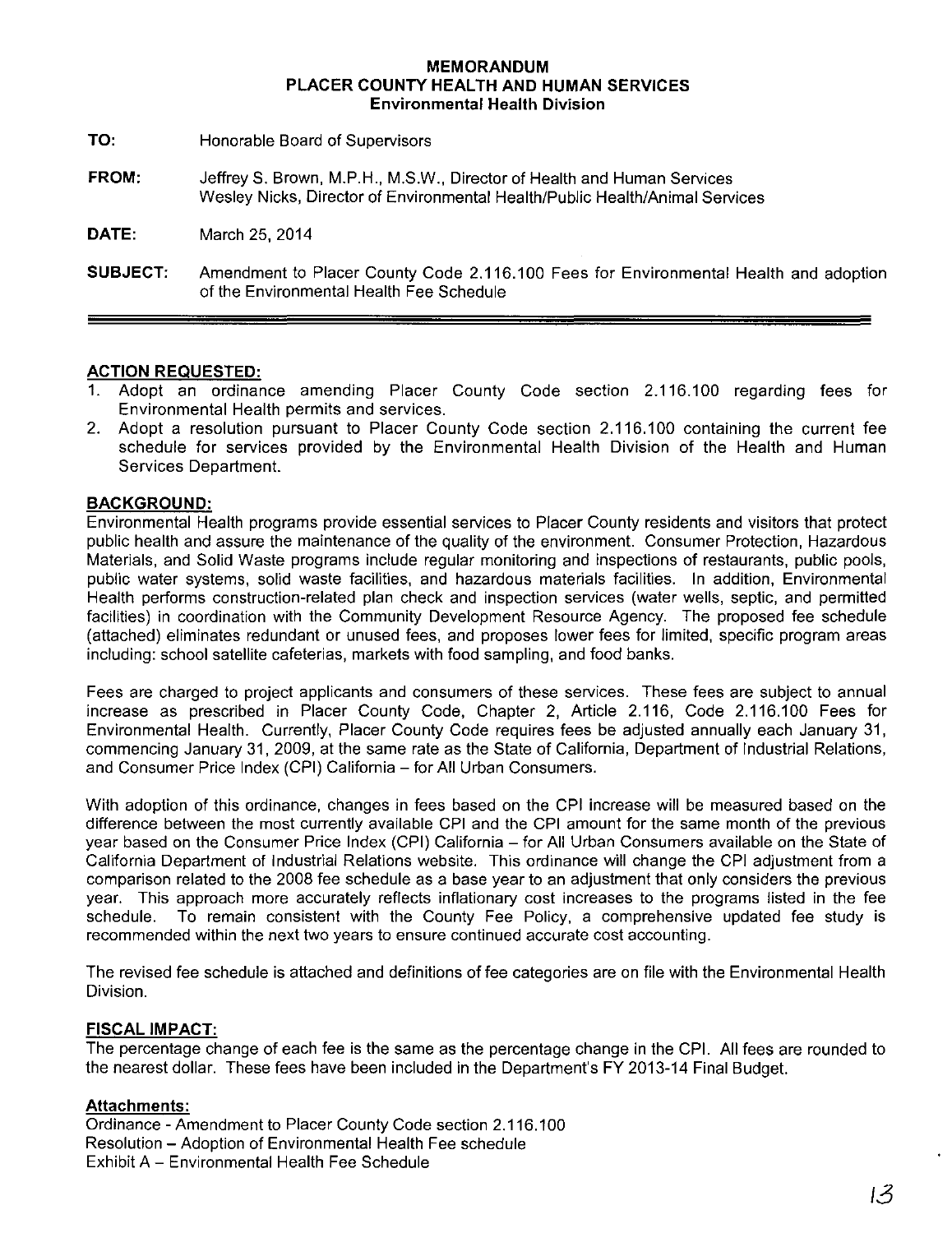# **Before the Board of Supervisors County of Placer, State of California**

In the matter of:

## **An Ordinance amending Section 2.116.100 of the Placer County Code regarding fees for Environmental Health**

Ord. No.: \_\_\_\_\_\_\_\_\_\_\_\_\_\_\_\_\_

 $\cdot$ First Reading: \_\_\_\_\_\_\_\_\_\_

The following Ordinance was duly passed by the Board of Supervisors of the County of Placer at a regular meeting held **by the following vote on roll call:** 

Ayes:

Noes:

Absent:

Signed and approved by me after its passage.

Chair, Board of Supervisors

Attest:

Clerk of said Board

The Board of Supervisors of the County of Placer, State of California, does hereby ordain as follows:

That Section 2.116.100 of the Placer County Code, Fees for Environmental Health, is hereby amended as follows. Additions to the current ordinance are shown in underline, deletions are shown in strikethrough.

2.116.100 Fees for environmental health.

The Placer County department of health and human services, environmental health division, shall charge and collect the following fees for annual health permits and services performed. Beginning May 28, 2008 for non-land development fees and on July 27, 2008 for land development fees, tThese fees shall be imposed through the adoptions of reflected in a resolutions of the board of supervisors and shall be subject to annual adjustments, each January 31st, commencing January 31, 2009 at the same rate as tThe rate of the annual adjustment of fees shall be based on the following consumer price index (CPI): sState of California Department of Industrial Relations Consumer Price Index - California, for All Urban Consumers., Annual Average, Not Seasonally Adjusted, where the Standard Reference Base Period is 1982-1984 = 100. Changes in each fee will be measured based on the difference between the 2008 annual average and the annual average for the most recent calendar year. The adjustment shall be calculated on a twelve month basis in each fee will be calculated based on the difference between the most currently available CPI and the CPI amount for the same month of the previous year. The percentage change in each fee shall be the same as the percentage change in the CPl. Fees shall be rounded to the nearest dollar. The Board adopted resolution reflecting the current fee schedule and definitions of categories shall be conclusive as to the amount of any annual adjustment and shall be on file with the environmental health division. The annual billing and fee adjustment date is subject to change by the Environmental Health Director with prior public notice.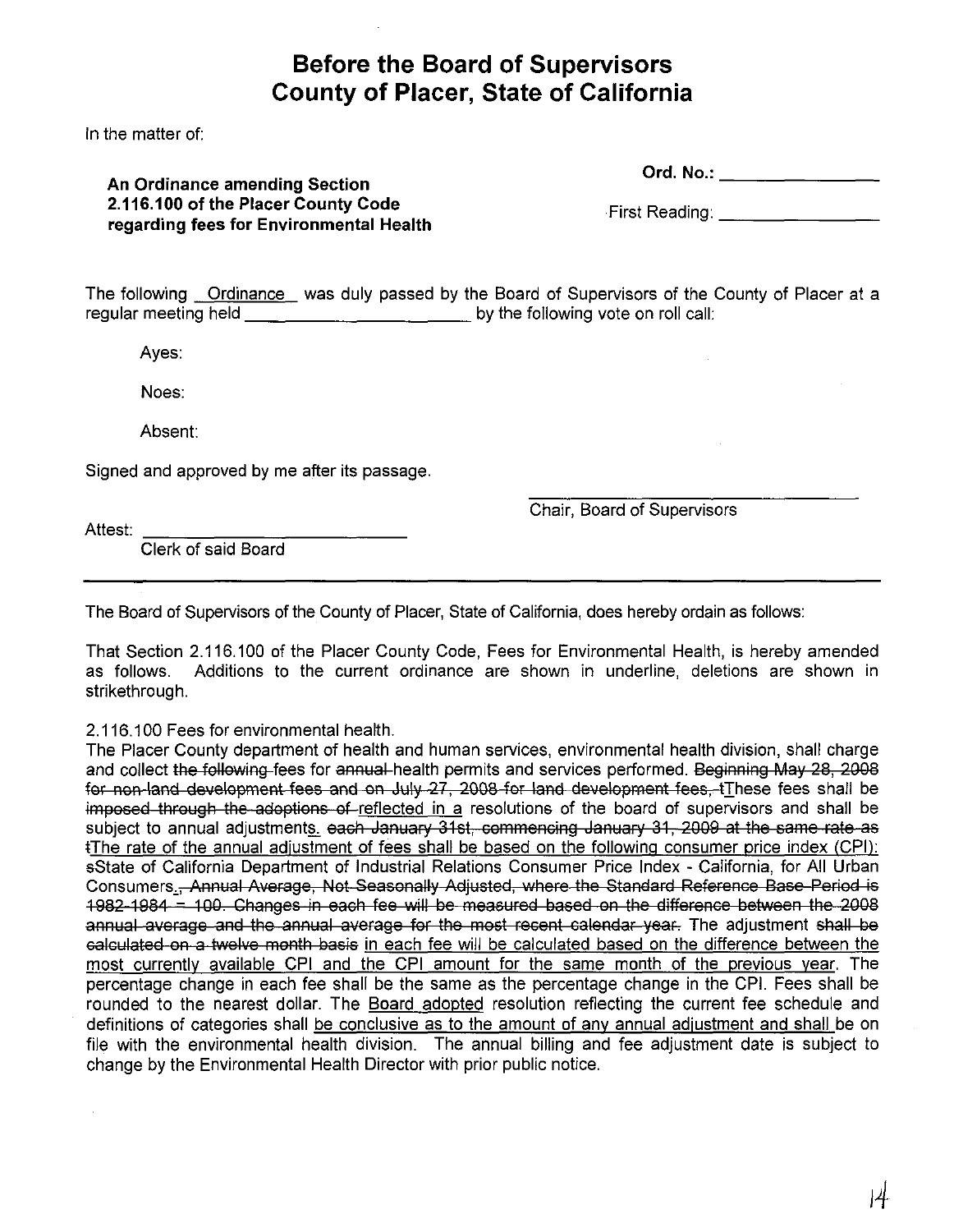# **Before the Board of Supervisors County of Placer, State of California**

In the matter of:

## **Resolution No:--------**

**A Resolution adopting a fee schedule for services provided by the Health and Human Services Department, Environmental Health Division** 

The following Resolution was duly passed by the Board of Supervisors of the County of Placer at a regular meeting held **by the following vote on roll call:** 

Ayes:

Noes:

Absent:

Signed and approved by me after its passage.

Chair, Board of Supervisors

Attest: =--:---:---:--:-=---,------ Clerk of said Board

**WHEREAS,** the Environmental Health Division of the Health and Human Services Department allocates staff time and other costs for processing and review of certain land development applications and for providing various services to the public; and

**WHEREAS,** the Board previously determined that the costs associated with such services are to be supported, in part, by project applicants and consumers of those services; and

**WHEREAS,** the Board has adopted Placer County Code section 2.116.100 specifying annual cost adjustment mechanisms to be used by the Environmental Health Division to ensure cost recovery consistent with the Board's direction; and

**NOW, THEREFORE,** it is hereby resolved that the Board of Supervisors of Placer County adopts the Health and Human Services Department, Environmental Health Fee Schedule as set out in the attached Exhibit A. These fees shall be effective March 15, 2014.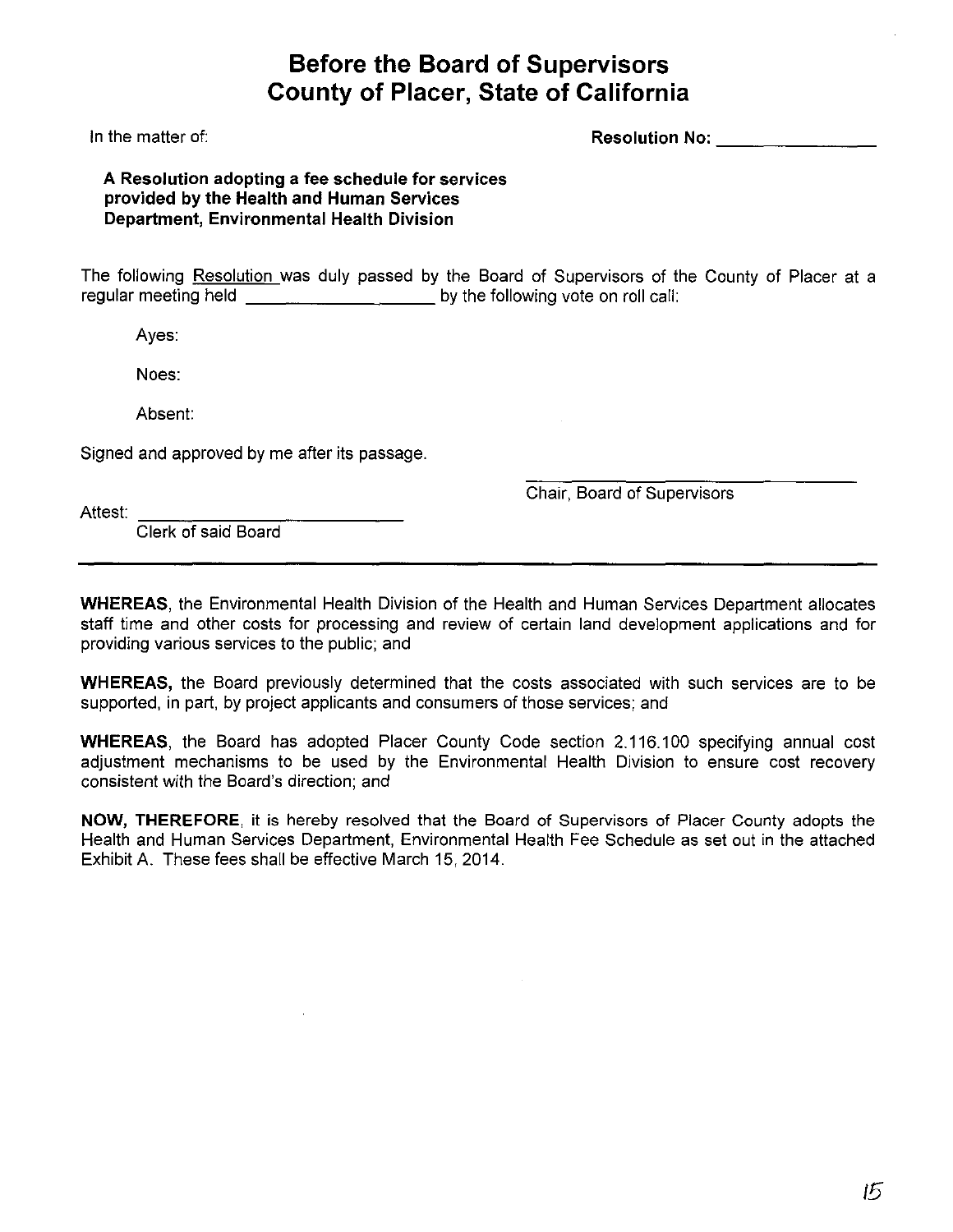| Environmental Health Fee Schedule March 25, 2014          |                   |                      |              |                |     |                                                           |              |           |                     | <b>EXHIBIT A</b> |  |
|-----------------------------------------------------------|-------------------|----------------------|--------------|----------------|-----|-----------------------------------------------------------|--------------|-----------|---------------------|------------------|--|
| CURRENT LIST OF ENVIRONMENTAL HEALTH FEES AS OF 3/25/2014 |                   | <b>Current Fees</b>  |              |                |     | CPI Increase   New Proposed   CPI Increase   New Proposed |              |           |                     |                  |  |
|                                                           |                   | Applicable to        |              | under          |     | Fee with                                                  |              | under     |                     | Fee with         |  |
|                                                           |                   | March 15,            |              | current        |     | current CPI                                               |              | revised   |                     | revised CPI      |  |
|                                                           |                   | 2014 CPI             |              | Code **        |     | formula                                                   |              | Code **   |                     | formula          |  |
|                                                           |                   | Increase             |              |                |     |                                                           |              |           |                     |                  |  |
|                                                           |                   |                      |              | 7.5%           |     |                                                           |              | 1.6%      |                     |                  |  |
| <b>Body Art Facility Program - Annual Permits</b>         |                   |                      |              |                |     |                                                           |              |           |                     |                  |  |
| 1401 BODY ART - EAR PIERCING ONLY PERMANENT FACILITY      | $\vert (1) \vert$ |                      | \$           |                | \$  | 42.00                                                     | \$           |           | \$                  | 42.00            |  |
| 1403 BODY ART PRACTITIONER - ANNUAL REGISTRATION          | \$                | $85.00$ \$           |              | 6.38           | \$  | 91.38                                                     | Š.           | 1.36      | \$                  | 86.36            |  |
| 1411 BODY ART PERMANENT FACILITY - ANNUAL PERMIT          | \$                | $227.00$ \$          |              | 17.03          | \$  | 244.03                                                    | $\mathsf{S}$ | 3.63      | \$                  | 230.63           |  |
| 1421 BODY ART MOBILE FACILITY - ANNUAL PERMIT             | \$                | 127.00               | $\mathsf{S}$ | 9.53           | Ś.  | 136.53                                                    | \$           | 2.03      | \$                  | 129.03           |  |
|                                                           |                   |                      |              |                |     |                                                           |              |           |                     |                  |  |
| <b>Food Facility Program - Annual Permits</b>             |                   |                      |              |                |     |                                                           |              |           |                     |                  |  |
| 1601 RESTAURANT: 0 - 49 SEATS                             | \$                | $850.00$   \$        |              | 63.75          | \$  | 913.75                                                    | -S           | 13.60     | $\ddot{\mathsf{S}}$ | 863.60           |  |
| 1602 RESTAURANT: 50 - 99 SEATS                            | \$                | $1,055.00$   \$      |              | 79.13          | \$  | 1,134.13                                                  | \$           | 16.88     | \$                  | 1,071.88         |  |
| 1603 RESTAURANT: 100 OR MORE SEATS                        | \$                | $1,225.00$   \$      |              | 91.88          | \$  | 1,316.88                                                  | -S           | 19.60     | \$                  | 1,244.60         |  |
| 1620 MARKET - NO FOOD PREP < 500 SQ FT                    | \$                | $475.00$   \$        |              | 35.63          | \$  | 510.63                                                    | <b>S</b>     | 7.60      | Ś                   | 482.60           |  |
| 1621 MARKET - NO FOOD PREP 500 - 5000 SQ FT               | \$                | 543.00               | -S           | 40.73          | \$  | 583.73                                                    | \$           | 8.69      |                     | 551.69           |  |
| 1605 MARKET - NO FOOD PREP > 5000 SQ FT                   | \$                | $850.00$ \$          |              | 63.75          | \$  | 913.75                                                    | -S           | 13.60     | \$                  | 863.60           |  |
| 1606 MARKET - WITH FOOD PREP < 5000 SQ FT                 | \$                | $1,055.00$   \$      |              | 79.13          | \$  | 1,134.13                                                  | l S          | 16.88     | \$                  | 1,071.88         |  |
| 1607 MARKET - WITH FOOD PREP EQUAL TO OR > 5000 SQ FT     | \$                | $1,327.00$   \$      |              | 99.53          | \$  | 1,426.53                                                  | .\$          | 21.23     | S                   | 1,348.23         |  |
| 1608 MARKET - PRE-PKG W/SAMPLING, LIMITED NON-PHF PREP    | \$                | 845.00 $\frac{1}{2}$ |              | 63.38          | \$  | 908.38                                                    | \$           | 13.52     | \$                  | 858.52           |  |
| 1609 PRODUCE STAND                                        | \$                | 236.00               | S.           | 17.70          | \$  | 253.70                                                    | Ŝ.           | 3.78      | \$                  | 239.78           |  |
| 1610 MOBILE FOOD FACILITY - FULL PREP                     | \$                | 509.00               | -Ś           | 38.18          | \$  | 547.18                                                    | Ŝ            | 8.14      | \$                  | 517.14           |  |
| 1611 MOBILE FOOD FACILITY - LIMITED PREP                  | \$                | $271.00$   \$        |              | 20.33          | \$  | 291.33                                                    | Ŝ.           | 4.34      | $\mathsf{S}$        | 275.34           |  |
| 1615 MOBILE FOOD FACILITY - NO FOOD PREP                  | \$                | $198.00$   \$        |              | 14.85          | \$  | 212.85                                                    | -S           | 3.17      | \$.                 | 201.17           |  |
| 1612 TEMPORARY FOOD FACILITY - ANNUAL PERMIT (Vendor)     | \$                | $169.00$   \$        |              | 12.68          | \$  | $181.68$ \$                                               |              | 2.70      | \$                  | 171.70           |  |
| 1613 SATELLITE FOOD FACILITY                              | \$                | 339.00               | -S           | 25.43          | \$  | 364.43                                                    | -\$          | 5.42      | \$                  | 344.42           |  |
| 1614 BED AND BREAKFAST / AGRICULTURAL HOMESTAY            | Ć                 | 595.00 $\vert$ \$    |              | 44.63          | \$  | 639.63 $\vert$ \$                                         |              | 9.52   \$ |                     | 604.52           |  |
| 1616 SCHOOL CAFETERIA -- SATELLITE                        | \$                | $339.00  $ \$        |              | 25.43          | -\$ | $364.43$ \$                                               |              | 5.42      | -\$                 | 344.42           |  |
| 1617 SCHOOL CAFETERIA                                     | \$                | $1,225.00$   \$      |              | 91.88          | -S  | $1,316.88$   \$                                           |              | 19.60     | -S                  | 1,244.60         |  |
| 1618 BAR OR LOUNGE - NO FOOD PREP                         | \$                | $425.00$   \$        |              | 31.88          | \$  | $456.88$ \ \$                                             |              | 6.80      | \$.                 | 431.80           |  |
| 1624 CERTIFIED FARMERS MARKET (Year Round)                | \$                | $236.00$   \$        |              | 17.70          | -S  | $253.70$   \$                                             |              | 3.78      |                     | 239.78           |  |
| 1625 LICENSED HEALTH CARE FACILITY                        | \$.               | 339.00 $\vert$ \$    |              | $25.43 \mid S$ |     | 364.43                                                    | Š.           | 5.42      |                     | 344.42           |  |

 $\mathbb{R}^2$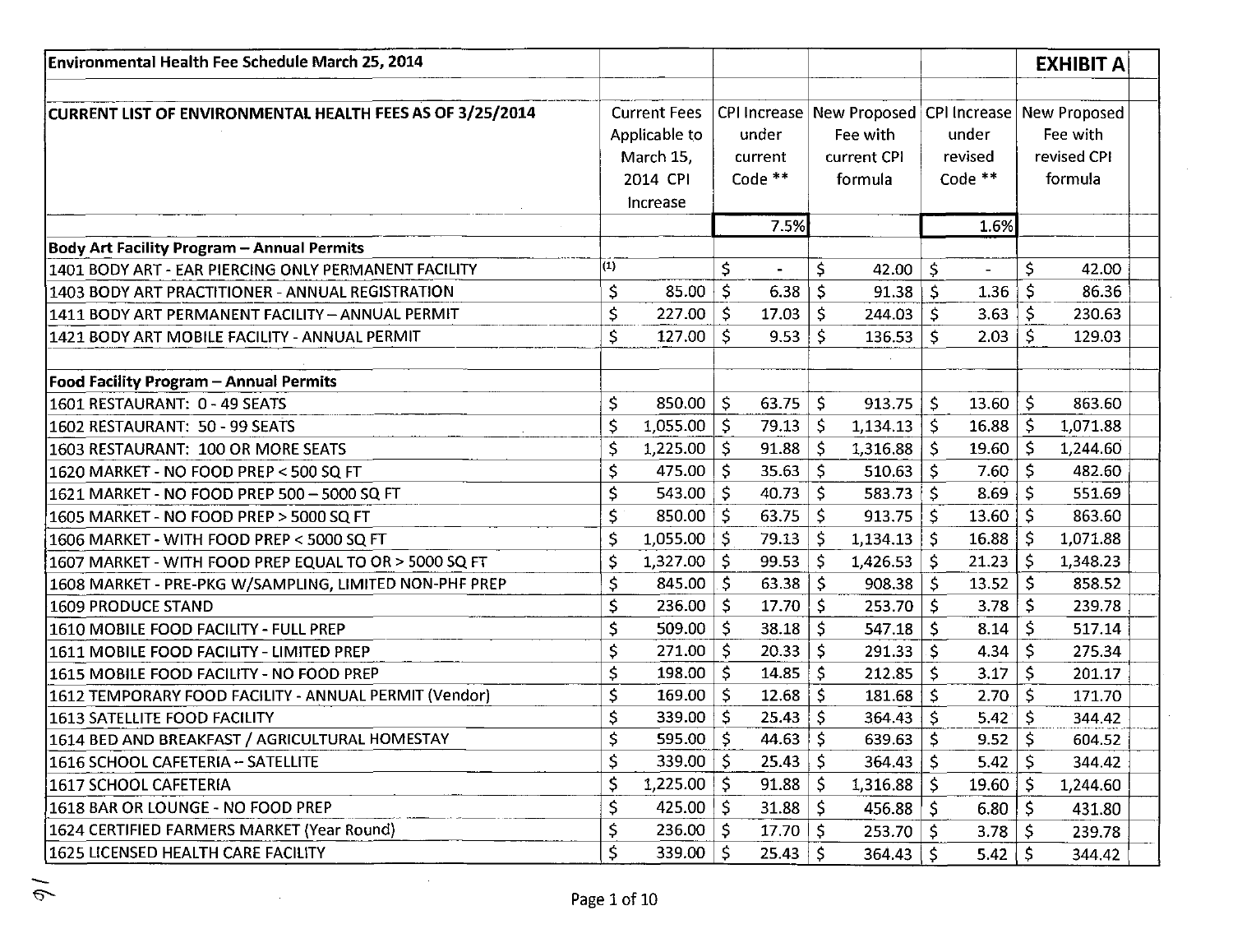| CURRENT LIST OF ENVIRONMENTAL HEALTH FEES AS OF 3/25/2014 |             | <b>Current Fees</b> |              |              |              | CPI Increase   New Proposed   CPI Increase   New Proposed |              |                         |              |             |
|-----------------------------------------------------------|-------------|---------------------|--------------|--------------|--------------|-----------------------------------------------------------|--------------|-------------------------|--------------|-------------|
|                                                           |             | Applicable to       |              | under        |              | Fee with                                                  |              | under                   |              | Fee with    |
|                                                           |             | March 15,           |              | current      |              | current CPI                                               |              | revised                 |              | revised CPI |
|                                                           |             | 2014 CPI            |              | Code **      |              | formula                                                   |              | Code $**$               |              | formula     |
|                                                           |             | Increase            |              |              |              |                                                           |              |                         |              |             |
|                                                           |             |                     |              | 7.5%         |              |                                                           |              | 1.6%                    |              |             |
| 1626 CATERER/SMALL PROCESSOR                              | Ş           | $169.00$   \$       |              | 12.68        | \$           | 181.68                                                    | Ŝ.           | 2.70                    | -S           | 171.70      |
| 1627 CATERER - SAME OWNER FROM PERMITTED FOOD FACILITY    | $\zeta$     | 88.00               | l \$         | 6.60         | -S           | 94.60                                                     | Ŝ.           | 1.41                    | \$.          | 89.41       |
| 1629 COMMISSARY                                           | $\varsigma$ | $339.00$   \$       |              | 25.43        | -S           | 364.43                                                    | \$           | 5.42                    | \$           | 344.42      |
| 1630 FOOD CLOSET                                          | $\varsigma$ |                     | \$           |              | Ś            |                                                           | \$           |                         |              |             |
| 1641 COTTAGE FOODS - CLASS A                              | \$          | 85.00               | $\mathsf{S}$ | $6.38$   \$  |              | 91.38                                                     | \$           | $1.36$   \$             |              | 86.36       |
| 1643 COTTAGE FOODS - CLASS B                              | \$          | 254.00              | \$.          | 19.05        | -S           | 273.05                                                    | Š.           | $4.06 \mid \frac{1}{2}$ |              | 258.06      |
| <b>Seasonally Operated Food Facilities Permits</b>        |             |                     |              |              |              |                                                           |              |                         |              |             |
| 1701 RESTAURANT: 0-49 SEATS - SEASONAL                    | \$          | 436.00              | l \$         | 32.70        | l \$         | 468.70                                                    | $\mathsf{S}$ | 6.98                    | \$           | 442.98      |
| 1702 RESTAURANT: 50 - 99 SEATS - SEASONAL                 | \$          | 527.00              | $\mathsf{S}$ | 39.53        | ١s           | 566.53                                                    | $\mathsf{S}$ | 8.43                    | Ś.           | 535.43      |
| 1703 RESTAURANT: 100 OR MORE SEATS - SEASONAL             | \$          | 611.00              | Ś            | 45.83        | -\$          | 656.83                                                    | Ś.           | 9.78                    | \$           | 620.78      |
| 1720 MARKET - NO FOOD PREP < 500 SQFT - SEASONAL          | \$          | 236.00              | -S           | 17.70        |              | 253.70                                                    | <sub>S</sub> | 3.78                    |              | 239.78      |
| 1721 MARKET - NO FOOD PREP 500 - 5000 SQ FT - SEASONAL    | \$          | $271.00$   \$       |              | $20.33$   \$ |              | 291.33                                                    | Š.           | 4.34 $\vert$ \$         |              | 275.34      |
| 1705 MARKET - NO FOOD PREP > 5000 - SEASONAL              | \$,         | 425.00 $\vert$ \$   |              | $31.88$   \$ |              | 456.88                                                    | Ŝ.           | 6.80                    | Ŝ.           | 431.80      |
| 1706 MARKET - WITH FOOD PREP < 5000 SQ FT - SEASONAL      | \$          | $527.00$   \$       |              | 39.53        | -S           | 566.53                                                    | $\mathsf{S}$ | 8.43                    | Ś.           | 535.43      |
| 1707 MARKET - WITH FOOD PREP > 5000 - SEASONAL            | \$          | $663.00$   \$       |              | 49.73        | -\$          | 712.73                                                    | Ŝ.           | 10.61                   | Š.           | 673.61      |
| 1713 SATELLITE FOOD FACILITY - SEASONAL                   | $\varsigma$ | $169.00$   \$       |              | 12.68        | -S           | 181.68                                                    | $\mathsf{S}$ | 2.70                    | Ŝ.           | 171.70      |
| 1718 BAR OR LOUNGE - SEASONAL                             | \$          | $211.00 \mid 5$     |              | $15.83$   \$ |              | 226.83                                                    | Ŝ.           | $3.38$ \$               |              | 214.38      |
| 1724 CERTIFIED FARMERS MARKET - SEASONAL                  | \$          | $108.00$   \$       |              | 8.10         | -\$          | 116.10                                                    | Ŝ.           | 1.73                    | S.           | 109.73      |
| <b>Hazardous Materials Programs</b>                       |             |                     |              |              |              |                                                           |              |                         |              |             |
| 2002 AST - PETROLEUM >/= 1320 & < 10,000 GAL              | $\mathsf S$ | $225.00$ \$         |              | 16.88        | $\mathsf{S}$ | 241.88                                                    | $\mathsf{S}$ | 3.60                    | \$           | 228.60      |
| 2003 AST - PETROLEUM >/= 10,000 & < 100,000 GAL           | \$          | $309.00$ \$         |              | $23.18$ \$   |              | 332.18                                                    | $\mathsf{S}$ | 4.94                    | $\mathsf{S}$ | 313.94      |
| 2004 AST - PETROLEUM >/= 100,000 & < 1,000,000 GAL        | \$          | 506.00              | $\mathsf{S}$ | $37.95$ \$   |              | 543.95                                                    | S.           | 8.10                    | Ŝ.           | 514.10      |
| 2008 AST - FARMING / TEMP CONST > / = 1320 GAL            | \$          | 140.00              | -S           | 10.50        | -Ś           | 150.50 $ $                                                | <b>S</b>     | $2.24$   \$             |              | 142.24      |
| 2101 HAZMAT - AGRICULTURAL PRODUCER                       | Ş           | 382.00              | $\varsigma$  | $28.65$ \$   |              | 410.65                                                    | \$           | 6.11                    | -\$          | 388.11      |
| 2104 CALARP; ACUTE HAZMAT - TIER 1                        | \$.         | 3,211.00            | -S           | 240.83       | -S           | 3,451.83                                                  |              | 51.38                   |              | 3,262.38    |
| 2102 CALARP: ACUTE HAZMAT - TIER 2 < 20,000 GALLONS       | \$          | 6,817.00            | -S           | 511.28       | - \$         | 7,328.28                                                  | -S           | 109.07                  | S.           | 6,926.07    |
| 2103 CALARP; ACUTE HAZMAT - TIER 3 > 20,000 GALLONS       | \$          | 10,226.00           |              | 766.95       | -S           | 10,992.95                                                 | -S           | 163.62                  | S            | 10,389.62   |
| 2105 HAZMAT BUSINESS PLAN                                 | \$          | 894.00              | l \$         | 67.05        | -\$          | 961.05                                                    |              | 14.30 $\frac{1}{2}$     |              | 908.30      |
| 2106 HAZMAT - ABOVE GROUND WITH WASTE                     | \$          | 977.00              | -S           | 73.28        | -S           | 1,050.28                                                  | -S           | 15.63                   |              | 992.63      |

 $\sim$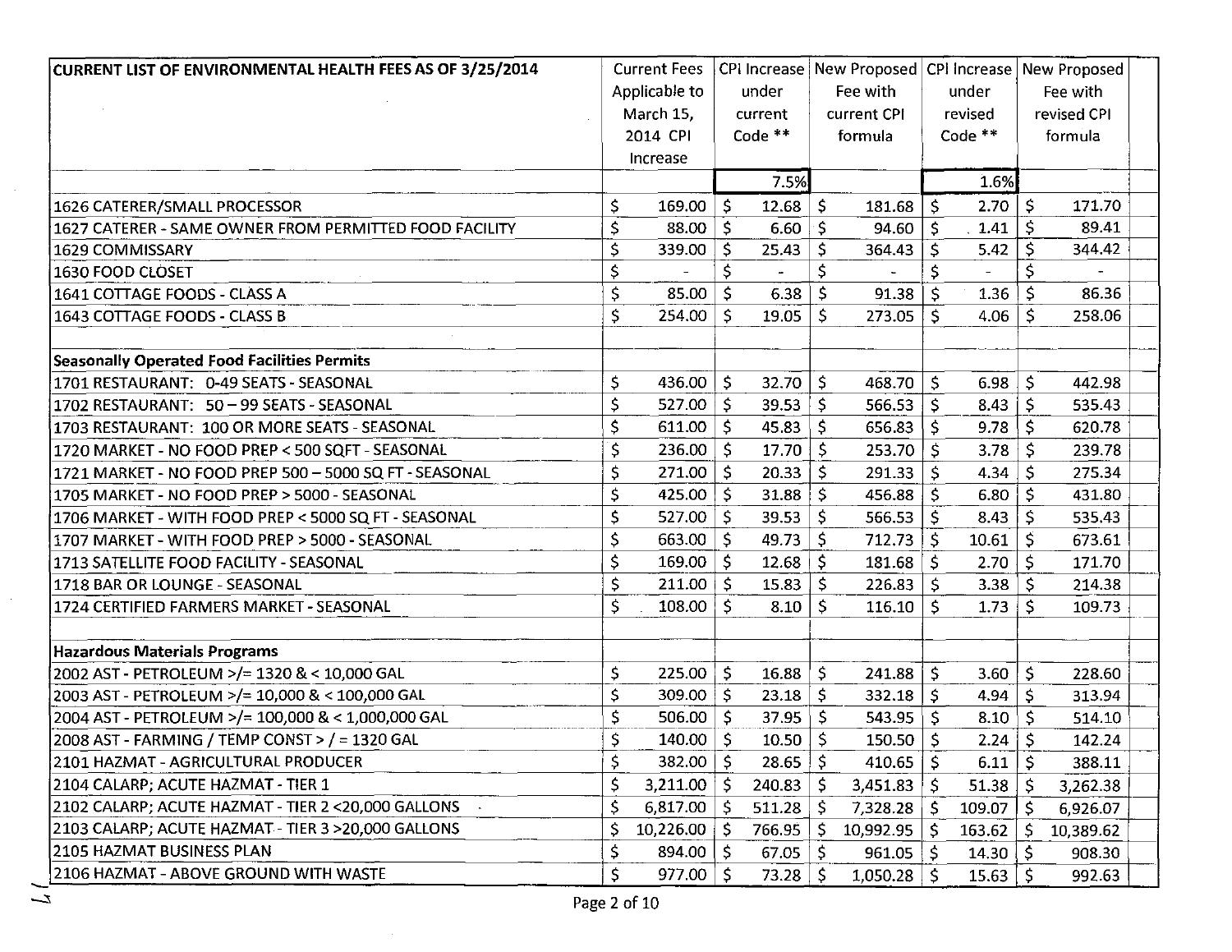| CURRENT LIST OF ENVIRONMENTAL HEALTH FEES AS OF 3/25/2014                 |                   | <b>Current Fees</b> |    |              |              | CPI Increase   New Proposed   CPI Increase   New Proposed |                     |                          |              |             |  |
|---------------------------------------------------------------------------|-------------------|---------------------|----|--------------|--------------|-----------------------------------------------------------|---------------------|--------------------------|--------------|-------------|--|
|                                                                           |                   | Applicable to       |    | under        |              | Fee with                                                  |                     | under                    |              | Fee with    |  |
|                                                                           |                   | March 15,           |    | current      |              | current CPI                                               |                     | revised                  |              | revised CPI |  |
|                                                                           |                   | 2014 CPI            |    | Code $**$    |              | formula                                                   |                     | Code **                  |              | formula     |  |
|                                                                           |                   | Increase            |    |              |              |                                                           |                     |                          |              |             |  |
|                                                                           |                   |                     |    | 7.5%         |              |                                                           |                     | 1.6%                     |              |             |  |
| 2109 US HAZMAT ONLY - WITH WASTE < 20,000/month \$766.00 (2)              | \$                | 766.00              | \$ | 57.45        | \$           | 823.45                                                    | -\$                 | 12.26                    | \$           | 778.26      |  |
| 2111 AS/US HAZMAT - NO WASTE < 20,000/month (5)                           | \$                | 808.00              | \$ | 60.60        | \$           | $868.60$   \$                                             |                     | 12.93                    | \$           | 820.93      |  |
| 2112 AS/US HAZMAT - NO WASTE, =>20,000/month (1)                          | \$                | 935.00              | \$ | 70.13        | \$           | 1,005.13                                                  | Ŝ.                  | 14.96                    | Ś            | 949.96      |  |
| 2113 AS/US HAZMAT - WITH WASTE < 20,000/month (24)                        | \$                | 977.00              | \$ | 73.28        | Ś            | $1,050.28$   \$                                           |                     | 15.63                    | S            | 992.63      |  |
| 2114 AS/US HAZMAT - WITH WASTE =>20,000/month (60)                        | \$                | 1,149.00            | \$ | 86.18        | \$           | $1,235.18$ \ \$                                           |                     | 18.38                    |              | 1,167.38    |  |
| 2115 STATE SERVICE CHG-RIGHT TO KNOW                                      | $\left( 1\right)$ |                     | \$ |              | \$           | $35.00 \mid \frac{1}{2}$                                  |                     |                          | \$           | 35.00       |  |
| 2116 STATE SERVICE CHG-CALARP                                             | \$                | 270.00              | \$ | 20.25        | Ś.           | 290.25                                                    | Ś.                  | 4.32                     | \$           | 274.32      |  |
|                                                                           |                   |                     |    |              |              |                                                           |                     |                          |              |             |  |
| Hazardous Waste Generator                                                 |                   |                     |    |              |              |                                                           |                     |                          |              |             |  |
| 2268 CONDITIONALLY EXEMPT SMALL QUANTITY GENERATOR                        | \$                | $127.00$   \$       |    | 9.53         | $\zeta$      | $136.53$ \$                                               |                     | 2.03                     | Ŝ            | 129.03      |  |
| 2270 SMALL QUANTITY GENERATOR                                             | \$                | 169.00              | \$ | 12.68        | \$           | $181.68$ \$                                               |                     | 2.70                     | $\mathsf{S}$ | 171.70      |  |
| 2275 LARGE QUANTITY GENERATOR                                             | \$                | $722.00$   \$       |    | 54.15        | Ŝ.           | $776.15$ \$                                               |                     | 11.55                    | \$           | 733.55      |  |
| 2279 PERMIT BY RULE-HHWCF                                                 | \$                | 1,575.00            | -S | 118.13       | \$           | 1,693.13                                                  | -S                  | 25.20                    | \$           | 1,600.20    |  |
| <b>2280 PERMIT BY RULE</b>                                                | \$                | $1,575.00$   \$     |    | 118.13       | Ś            | 1,693.13                                                  | $\mathsf{S}$        | 25.20                    | \$           | 1,600.20    |  |
| 2281 CONDITIONALLY AUTHORIZED                                             | \$                | $638.00$   \$       |    | 47.85        | \$           | 685.85                                                    | -S                  | 10.21                    | \$.          | 648.21      |  |
| 2282 CONDITIONALLY EXEMPT                                                 | \$                | 136.00              | Ŝ. | 10.20        | -Ŝ           | 146.20                                                    | -S                  | 2.18                     | -S           | 138.18      |  |
|                                                                           |                   |                     |    |              |              |                                                           |                     |                          |              |             |  |
| <b>Underground Storage Tank</b><br>2301 UNDERGROUND STORAGE TANK - 1 TANK |                   | 1,107.00            |    |              |              |                                                           |                     |                          |              |             |  |
|                                                                           | \$                |                     | \$ | 83.03        | \$.          | 1,190.03                                                  | $\ddot{\mathsf{s}}$ | 17.71                    | \$           | 1,124.71    |  |
| 2302 UNDERGROUND STORAGE TANKS - 2 TANKS                                  | \$                | $1,191.00$   \$     |    | 89.33        | \$           | $1,280.33$ \$                                             |                     | 19.06                    | -S           | 1,210.06    |  |
| 2303 UNDERGROUND STORAGE TANKS - 3 TANKS                                  | \$                | $1,277.00$   \$     |    | 95.78        | Ŝ.           | $1,372.78$   \$                                           |                     | 20.43                    | Š.           | 1,297.43    |  |
| 2304 UNDERGROUND STORAGE TANKS - 4 TANKS                                  | \$                | $1,404.00$   \$     |    | 105.30       | \$           | $1,509.30$ \$                                             |                     | 22.46                    | $\mathsf{S}$ | 1,426.46    |  |
| 2305 UNDERGROUND STORAGE TANKS - 5 TANKS                                  | \$                | $1,532.00$   \$     |    | 114.90       | $\mathsf{S}$ | $1,646.90$ \$                                             |                     | 24.51                    | -S           | 1,556.51    |  |
| 2306 UNDERGROUND STORAGE TANKS - 6 TANKS                                  | \$                | $1,772.00$   \$     |    | 132.90       | \$.          | $1,904.90  $ \$                                           |                     | 28.35                    | -Ŝ           | 1,800.35    |  |
| 2307 UNDERGROUND STORAGE TANKS - 7 TANKS                                  | \$                | 1,958.00            | -S | 146.85       | $\mathsf{S}$ | $2,104.85$   \$                                           |                     | 31.33                    | -\$          | 1,989.33    |  |
| 2308 UNDERGROUND STORAGE TANKS - 8 TANKS                                  | \$                | $2,130.00$   \$     |    | 159.75       | \$           | $2,289.75$   \$                                           |                     | 34.08                    | -S           | 2,164.08    |  |
| 2309 UNDERGROUND STORAGE TANKS - 9 TANKS                                  | \$                | $2,257.00$   \$     |    | 169.28       | \$           | $2,426.28$ \$                                             |                     | 36.11                    | \$.          | 2,293.11    |  |
| 2310 UNDERGROUND STORAGE TANKS - 10 TANKS                                 | \$                | $2,375.00$   \$     |    | 178.13       | -S           | 2,553.13                                                  | -S                  | 38.00                    | S            | 2,413.00    |  |
| 2315 UNDERGROUND STORAGE TANKS - 15 TANKS                                 | \$                | 3,356.00            | -Ş | 251.70       | S            | 3,607.70                                                  | -S                  | 53.70                    | -S           | 3,409.70    |  |
| 2339 UST - EACH ADDITIONAL TANK                                           | \$                | 194.00              | S  | 14.55        | \$,          | 208.55                                                    | -S                  | 3.10                     | -S           | 197.10      |  |
| 2361 STATE SERVICE CHG / UST - 1 Tank                                     | (1)               |                     | \$ | $\mathbf{L}$ | \$           | $15.00$   \$                                              |                     | $\overline{\phantom{a}}$ | \$           | 15.00       |  |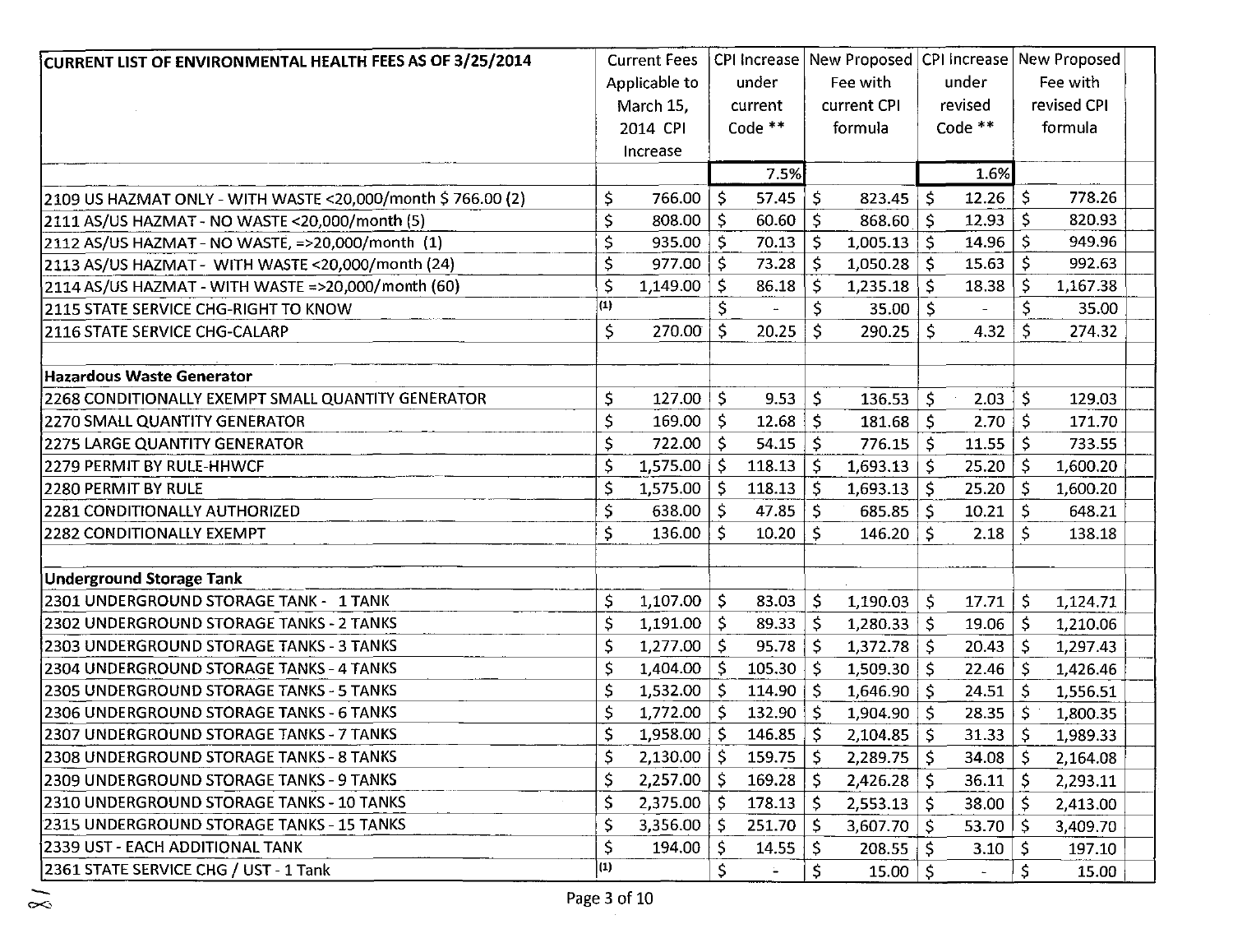| CURRENT LIST OF ENVIRONMENTAL HEALTH FEES AS OF 3/25/2014 |                | <b>Current Fees</b> |              |                |                    |                   |              |                          |                     | CPI Increase   New Proposed   CPI Increase   New Proposed |     |
|-----------------------------------------------------------|----------------|---------------------|--------------|----------------|--------------------|-------------------|--------------|--------------------------|---------------------|-----------------------------------------------------------|-----|
|                                                           |                | Applicable to       |              | under          |                    | Fee with          |              | under                    |                     | Fee with                                                  |     |
|                                                           |                | March 15,           |              | current        |                    | current CPI       |              | revised                  |                     | revised CPI                                               |     |
|                                                           |                | 2014 CPI            |              | Code $**$      |                    | formula           |              | Code $**$                |                     | formula                                                   |     |
|                                                           |                | Increase            |              |                |                    |                   |              |                          |                     |                                                           |     |
|                                                           |                |                     |              | 7.5%           |                    |                   |              | 1.6%                     |                     |                                                           |     |
| 2362 STATE SERVICE CHG / UST - 2 Tanks                    | (1)            |                     | \$           |                | \$                 | 30.00             | $\mathsf{S}$ | $\overline{\phantom{a}}$ | \$                  | 30.00                                                     |     |
| 2363 STATE SERVICE CHG / UST -3 Tanks                     | (1)            |                     | \$           |                | \$                 | 45.00             | \$           | $\ddot{\phantom{1}}$     | \$                  | 45.00                                                     |     |
| 2364 STATE SERVICE CHG / UST - 4 Tanks                    | $\overline{1}$ |                     | $\varsigma$  |                | \$                 | 60.00             | $\mathsf{S}$ |                          | \$                  | 60.00                                                     |     |
| 2365 STATE SERVICE CHG / UST - 5 Tanks                    | $\overline{1}$ |                     | \$           |                | \$                 | 75.00             | $\mathsf{S}$ | $\bullet$                | \$                  | 75.00                                                     |     |
| 2366 STATE SERVICE CHG / UST - 6 Tanks                    | $\vert (1)$    |                     | $\mathsf{S}$ |                | \$                 | 90.00             | S            |                          | \$                  | 90.00                                                     |     |
| 2367 STATE SERVICE CHG / UST - 7 Tanks                    | $\vert$ (1)    |                     | \$           |                | \$                 | 105.00            | Ś            |                          | \$                  | 105.00                                                    |     |
| 2374 STATE SERVICE CHG / UST - 15 Tanks                   | (1)            |                     | \$           | $\rightarrow$  | \$.                | 225.00            | S.           | $\blacksquare$           | \$                  | 225.00                                                    |     |
|                                                           |                |                     |              |                |                    |                   |              |                          |                     |                                                           |     |
| Planning/Land Development Program                         |                |                     |              |                |                    |                   |              |                          |                     |                                                           |     |
| 2701 ADDITIONAL BUILDING SITE                             | \$.            | 73.00               | $\mathsf{S}$ | 5.48           | $\mathsf{S}$       | 78.48             | $\mathsf{S}$ | 1.17                     | \$                  | $74.17$ (2)                                               |     |
| 2702 ADMINISTRATIVE REVIEW PERMITS                        | \$             | $99.00$   \$        |              | 7.43           | $\mathsf{\hat{S}}$ | 106.43            | \$           | 1.58                     | \$                  | $100.58$ (2)                                              |     |
| 2703 ADM REVIEW-SINGLE FAM DWELL/RECY FACILITY            | \$             | $11.00$ S           |              | 0.83           | <sub>S</sub>       | 11.83             | Ś            | 0.18                     | Ŝ.                  | $11.18$ (2)                                               |     |
| 2708 APPEALS                                              | \$             | 88.00 $\vert$ \$    |              | 6.60           | $\mathsf{S}$       | 94.60             | $\mathsf{S}$ | 1.41                     | \$                  | 89.41 $(2)$                                               |     |
| 2709 AVALANCHE APPEALS                                    | \$             | $127.00$   \$       |              | 9.53           | \$                 | 136.53            | $\mathsf{S}$ | 2.03                     | \$                  | $129.03$ (2)                                              |     |
| 2710 CERTIFICATE OF COMPLIANCE                            | \$             | 82.00 $\vert$ \$    |              | 6.15           | \$                 | 88.15             | Ŝ            | 1.31                     | \$                  | $83.31$ (2)                                               |     |
| 2711 ADMIN APPROVAL OF ANTENNA                            | \$             | $96.00  $ \$        |              | 7.20           | $\mathsf{S}$       | $103.20$   \$     |              | 1.54                     | \$                  | $97.54$ (2)                                               |     |
| <b>2715 CUP: TYPE A</b>                                   | \$             | $661.00$ \ \$       |              | 49.58          | Ś                  | 710.58            | -S           | 10.58                    | \$                  | 671.58 $(2)$                                              |     |
| 2716 CUP: TYPE B                                          | \$             | $524.00$   \$       |              | 39.30          | $\mathsf{\hat{S}}$ | 563.30 $\vert$ \$ |              | 8.38                     | \$                  | 532.38 $(2)$                                              |     |
| 2717 CUP: TYPE C                                          | \$             | 309.00              | l s          | 23.18          | \$                 | 332.18            | -S           | 4.94                     | Ś                   | 313.94 $(2)$                                              |     |
| 2718 MUP: TYPE A                                          | \$             | $527.00$   \$       |              | 39.53          | \$.                | 566.53            | -S           | 8.43                     | \$                  | 535.43 $(2)$                                              |     |
| 2719 MUP: TYPE B                                          | \$             | 357.00   S          |              | 26.78          | \$                 | 383.78            | Ś            | 5.71                     | \$                  | $362.71$ (2)                                              |     |
| 2720 MUP: TYPE C                                          | \$             | $127.00  $ \$       |              | 9.53           | \$.                | 136.53            | -Ś           | 2.03                     | \$                  | $129.03$ (2)                                              |     |
| 2724 TEMPORARY OUTDOOR EVENT - LAND                       | \$             | $127.00$ \$         |              | 9.53           | \$                 | 136.53            | $\zeta$      | 2.03                     | \$                  | 129.03                                                    | (2) |
| 2725 DESIGN REVIEW: REMODEL                               | \$             | $36.00  $ \$        |              | 2.70           | -S                 | 38.70             | 'S           | 0.58                     | \$                  | $36.58$ (2)                                               |     |
| 2727 DESIGN REVIEW: TYPE A                                | \$             | 665.00 \$           |              | 49.88          | Ŝ.                 | 714.88            | Š.           | 10.64                    | Ś.                  | 675.64 $(2)$                                              |     |
| 2728 DESIGN REVIEW: TYPE B                                | Ş              | $495.00$   \$       |              | $37.13 \mid 5$ |                    | $532.13$ \$       |              | 7.92                     | $\ddot{\bm{\zeta}}$ | $502.92$ $(2)$                                            |     |
| 2729 DESIGN REVIEW: TYPE C                                |                | 309.00              | $\mathsf{S}$ | 23.18          | S                  | $332.18$   \$     |              | 4.94                     |                     | 313.94 $ ^{(2)}$                                          |     |
| 12730 DESIGN REVIEW: TYPE D                               | \$             | $123.00$   \$       |              | 9.23           | \$                 | $132.23$   \$     |              | 1.97                     |                     | $124.97$ (2)                                              |     |
| 2731 DEVELOPMENT AGREEMENT                                | \$             | 630.00              | S            | 47.25          |                    | 677.25            | -S           | 10.08                    |                     | $640.08$ (2)                                              |     |
| 2732 ENV IMPACT ASSESSMENT QUESTIONNAIRE (EIAQ)           | \$             | $146.00  $ \$       |              | 10.95          |                    | 156.95            |              | 2.34                     |                     | $148.34$ (2)                                              |     |
| 2733 EIAQ - MINOR/MODIFICATION                            | \$             | 60.00               | -S           | 4.50           | -S                 | 64.50             | -S           | 0.96                     |                     | $60.96$ (2)                                               |     |

 $\Delta$ 

 $\sim 10^7$ 

 $\sim$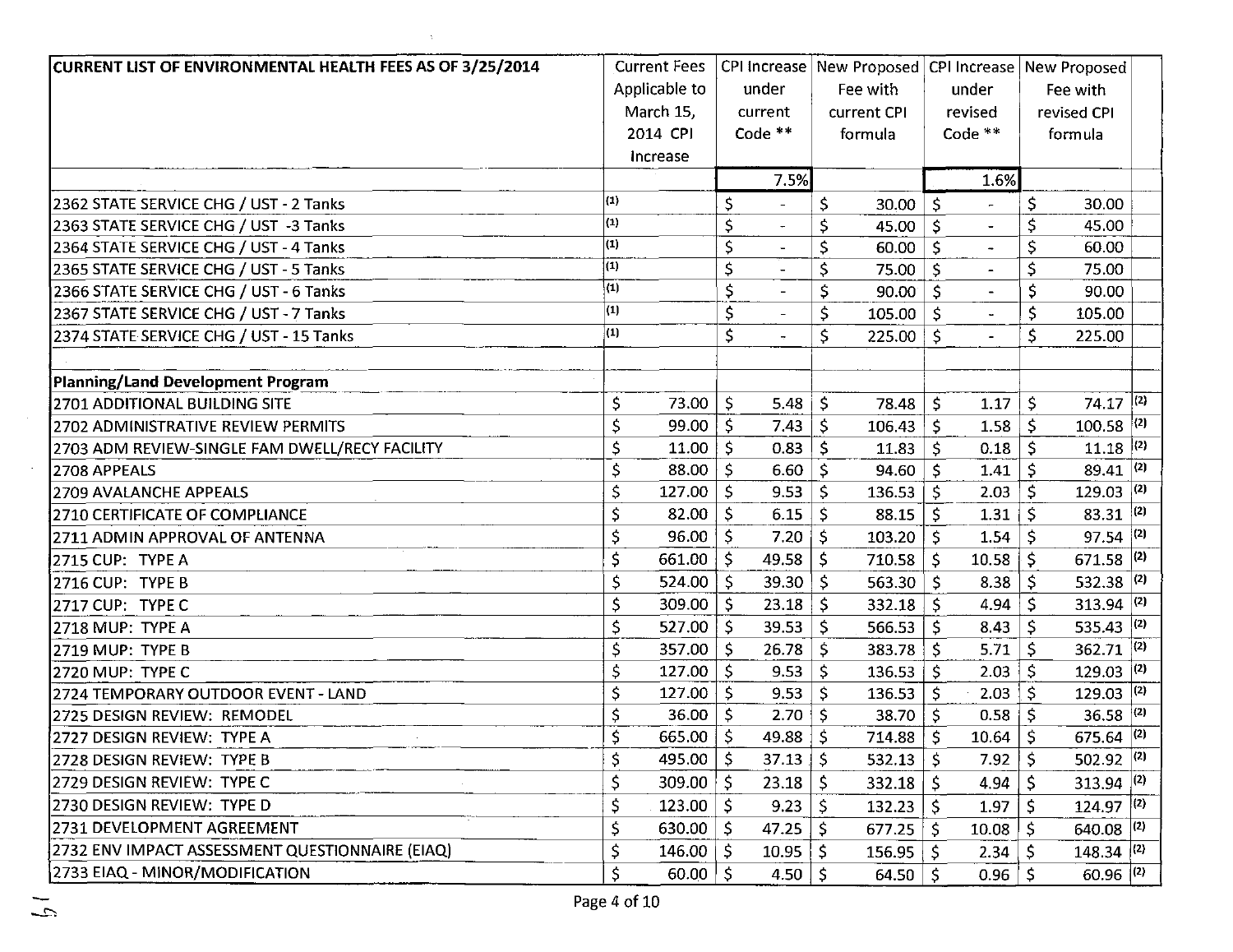|                |                                                                           | under                                                                                                                                                                       |                     |                    |                                    |                                            |                                     |                                                               |                                                                                                                                                                                                                                                                                                                                                                                                                                                                                                                                           |
|----------------|---------------------------------------------------------------------------|-----------------------------------------------------------------------------------------------------------------------------------------------------------------------------|---------------------|--------------------|------------------------------------|--------------------------------------------|-------------------------------------|---------------------------------------------------------------|-------------------------------------------------------------------------------------------------------------------------------------------------------------------------------------------------------------------------------------------------------------------------------------------------------------------------------------------------------------------------------------------------------------------------------------------------------------------------------------------------------------------------------------------|
|                |                                                                           |                                                                                                                                                                             |                     |                    |                                    |                                            |                                     |                                                               |                                                                                                                                                                                                                                                                                                                                                                                                                                                                                                                                           |
|                |                                                                           |                                                                                                                                                                             |                     |                    |                                    |                                            |                                     |                                                               |                                                                                                                                                                                                                                                                                                                                                                                                                                                                                                                                           |
|                |                                                                           |                                                                                                                                                                             |                     |                    |                                    |                                            |                                     |                                                               |                                                                                                                                                                                                                                                                                                                                                                                                                                                                                                                                           |
|                |                                                                           | 7.5%                                                                                                                                                                        |                     |                    |                                    |                                            |                                     |                                                               |                                                                                                                                                                                                                                                                                                                                                                                                                                                                                                                                           |
| \$             | \$                                                                        | 80.03                                                                                                                                                                       | \$                  | 1,147.03           | \$                                 | 17.07                                      | \$                                  |                                                               |                                                                                                                                                                                                                                                                                                                                                                                                                                                                                                                                           |
| \$             | -\$                                                                       | 80.03                                                                                                                                                                       | \$                  | 1,147.03           | \$                                 | 17.07                                      | \$                                  |                                                               |                                                                                                                                                                                                                                                                                                                                                                                                                                                                                                                                           |
| \$<br>728.00   | \$                                                                        | 54.60                                                                                                                                                                       | $\mathsf{\hat{S}}$  | 782.60             | Ŝ.                                 | 11.65                                      | \$                                  |                                                               |                                                                                                                                                                                                                                                                                                                                                                                                                                                                                                                                           |
| \$<br>578.00   | -S                                                                        | 43.35                                                                                                                                                                       | \$                  | 621.35             | \$                                 | 9.25                                       | \$                                  |                                                               |                                                                                                                                                                                                                                                                                                                                                                                                                                                                                                                                           |
| \$             | -Ś                                                                        | 22.20                                                                                                                                                                       | \$                  | 318.20             | \$                                 | 4.74                                       | \$                                  |                                                               |                                                                                                                                                                                                                                                                                                                                                                                                                                                                                                                                           |
| \$             |                                                                           | 4.50                                                                                                                                                                        | \$                  | 64.50              | -\$                                | 0.96                                       | \$.                                 |                                                               |                                                                                                                                                                                                                                                                                                                                                                                                                                                                                                                                           |
| \$             |                                                                           | 4.50                                                                                                                                                                        | $\ddot{\mathsf{S}}$ | 64.50              | l \$                               | 0.96                                       | \$                                  |                                                               |                                                                                                                                                                                                                                                                                                                                                                                                                                                                                                                                           |
| \$             | \$                                                                        | 9.53                                                                                                                                                                        | \$                  | 136.53             | Ŝ.                                 | 2.03                                       | \$                                  |                                                               |                                                                                                                                                                                                                                                                                                                                                                                                                                                                                                                                           |
| \$<br>630.00   | -S                                                                        | 47.25                                                                                                                                                                       | \$                  | 677.25             | \$                                 | 10.08                                      | \$                                  |                                                               |                                                                                                                                                                                                                                                                                                                                                                                                                                                                                                                                           |
| \$             | -\$                                                                       | 54.68                                                                                                                                                                       | \$                  | 783.68             | -S                                 | 11.66                                      | \$                                  |                                                               |                                                                                                                                                                                                                                                                                                                                                                                                                                                                                                                                           |
| \$             | $\mathsf{S}$                                                              | 7.43                                                                                                                                                                        | Ś                   | 106.43             | \$                                 | 1.58                                       | \$                                  |                                                               |                                                                                                                                                                                                                                                                                                                                                                                                                                                                                                                                           |
| \$             |                                                                           | 6.75                                                                                                                                                                        | \$                  | 96.75              | \$                                 | 1.44                                       | \$                                  |                                                               |                                                                                                                                                                                                                                                                                                                                                                                                                                                                                                                                           |
| \$<br>1,413.00 | \$                                                                        | 105.98                                                                                                                                                                      | S.                  | 1,518.98           | -S                                 | 22.61                                      | -S                                  |                                                               |                                                                                                                                                                                                                                                                                                                                                                                                                                                                                                                                           |
| \$<br>360.00   | \$                                                                        | 27.00                                                                                                                                                                       | \$                  | 387.00             | -\$                                | 5.76                                       | $\mathsf{S}$                        |                                                               |                                                                                                                                                                                                                                                                                                                                                                                                                                                                                                                                           |
| \$             | -\$                                                                       | 12.90                                                                                                                                                                       | \$                  | 184.90             | \$                                 | 2.75                                       | S                                   |                                                               |                                                                                                                                                                                                                                                                                                                                                                                                                                                                                                                                           |
| \$<br>537.00   | '\$                                                                       | 40.28                                                                                                                                                                       | \$                  | 577.28             | \$                                 | 8.59                                       |                                     |                                                               |                                                                                                                                                                                                                                                                                                                                                                                                                                                                                                                                           |
| \$<br>18.00    | -\$                                                                       | 1.35                                                                                                                                                                        | \$                  | 19.35              | Ŝ.                                 | 0.29                                       |                                     |                                                               |                                                                                                                                                                                                                                                                                                                                                                                                                                                                                                                                           |
| \$<br>41.00    | Ŝ                                                                         | 3.08                                                                                                                                                                        | \$                  | 44.08              | -S                                 | 0.66                                       |                                     |                                                               |                                                                                                                                                                                                                                                                                                                                                                                                                                                                                                                                           |
| \$<br>599.00   | Ŝ.                                                                        | 44.93                                                                                                                                                                       | \$                  |                    |                                    | 9.58                                       | $\mathsf{S}$                        |                                                               |                                                                                                                                                                                                                                                                                                                                                                                                                                                                                                                                           |
| \$<br>342.00   | Ŝ                                                                         | 25.65                                                                                                                                                                       | $\dot{\mathsf{S}}$  | 367.65             | -Ś                                 | 5.47                                       | Ś                                   |                                                               |                                                                                                                                                                                                                                                                                                                                                                                                                                                                                                                                           |
| \$<br>288.00   | \$                                                                        | 21.60                                                                                                                                                                       | \$                  | 309.60             | $\mathsf{S}$                       | 4.61                                       | \$                                  | 292.61                                                        | (2)                                                                                                                                                                                                                                                                                                                                                                                                                                                                                                                                       |
| \$<br>233.00   | \$                                                                        | 17.48                                                                                                                                                                       | \$                  | 250.48             | -\$                                | 3.73                                       | Ś                                   |                                                               |                                                                                                                                                                                                                                                                                                                                                                                                                                                                                                                                           |
| \$<br>233.00   | -S                                                                        | 17.48                                                                                                                                                                       | \$                  | 250.48             | Ŝ                                  | 3.73                                       |                                     | 236.73                                                        | (2)                                                                                                                                                                                                                                                                                                                                                                                                                                                                                                                                       |
| \$<br>247.00   | \$                                                                        | 18.53                                                                                                                                                                       | \$                  |                    |                                    | 3.95                                       | \$                                  |                                                               |                                                                                                                                                                                                                                                                                                                                                                                                                                                                                                                                           |
|                |                                                                           |                                                                                                                                                                             |                     |                    |                                    |                                            |                                     |                                                               |                                                                                                                                                                                                                                                                                                                                                                                                                                                                                                                                           |
| \$             |                                                                           | 2.03                                                                                                                                                                        | \$                  | 29.03              | -S                                 | 0.43                                       | \$.                                 |                                                               |                                                                                                                                                                                                                                                                                                                                                                                                                                                                                                                                           |
| \$             |                                                                           | 10.50                                                                                                                                                                       | \$.                 | 150.50             | ∣\$                                | 2.24                                       | -\$                                 |                                                               |                                                                                                                                                                                                                                                                                                                                                                                                                                                                                                                                           |
| \$<br>172.00   |                                                                           | 12.90                                                                                                                                                                       | \$                  | 184.90             | -S                                 | 2.75                                       |                                     |                                                               |                                                                                                                                                                                                                                                                                                                                                                                                                                                                                                                                           |
| \$<br>26.00    | -S                                                                        | 1.95                                                                                                                                                                        | \$                  | 27.95              | -\$                                | 0.42                                       | \$                                  |                                                               |                                                                                                                                                                                                                                                                                                                                                                                                                                                                                                                                           |
|                |                                                                           |                                                                                                                                                                             |                     |                    |                                    |                                            |                                     |                                                               |                                                                                                                                                                                                                                                                                                                                                                                                                                                                                                                                           |
| \$             | <b>Current Fees</b><br>Applicable to<br>March 15,<br>2014 CPI<br>Increase | 1,067.00<br>1,067.00<br>296.00<br>$60.00$   \$<br>$60.00$   \$<br>127.00<br>729.00<br>99.00<br>$90.00$   \$<br>172.00<br>$77.00$ \$<br>$27.00$   \$<br>$140.00  $ \$<br>5 ا | current<br>Code **  | $\vert$ \$<br>5.78 | Fee with<br>current CPI<br>formula | $643.93$ \$<br>$265.53$   \$<br>$82.78$ \$ | under<br>revised<br>Code **<br>1.6% | CPI Increase   New Proposed   CPI Increase  <br>$1.23 \mid 5$ | New Proposed<br>Fee with<br>revised CPI<br>formula<br>$1,084.07$ <sup>(2)</sup><br>1,084.07 $ ^{(2)}$<br>739.65 $(2)$<br>587.25 $(2)$<br>$300.74$ $(2)$<br>$60.96$ $(2)$<br>$60.96$ <sup>(2)</sup><br>$129.03$ (2)<br>$640.08$ (2)<br>740.66 $(2)$<br>$100.58$ (2)<br>$91.44$ (2)<br>1,435.61 $(2)$<br>$365.76$ (2)<br>$174.75$ (2)<br>545.59 $(2)$<br>$18.29$ (2)<br>41.66 $(2)$<br>608.58 $(2)$<br>347.47 $(2)$<br>$236.73$ (2)<br>$250.95$ (2)<br>$78.23$ <sup>(2)</sup><br>$27.43$ (2)<br>$142.24$ (2)<br>$174.75$ (2)<br>$26.42$ (2) |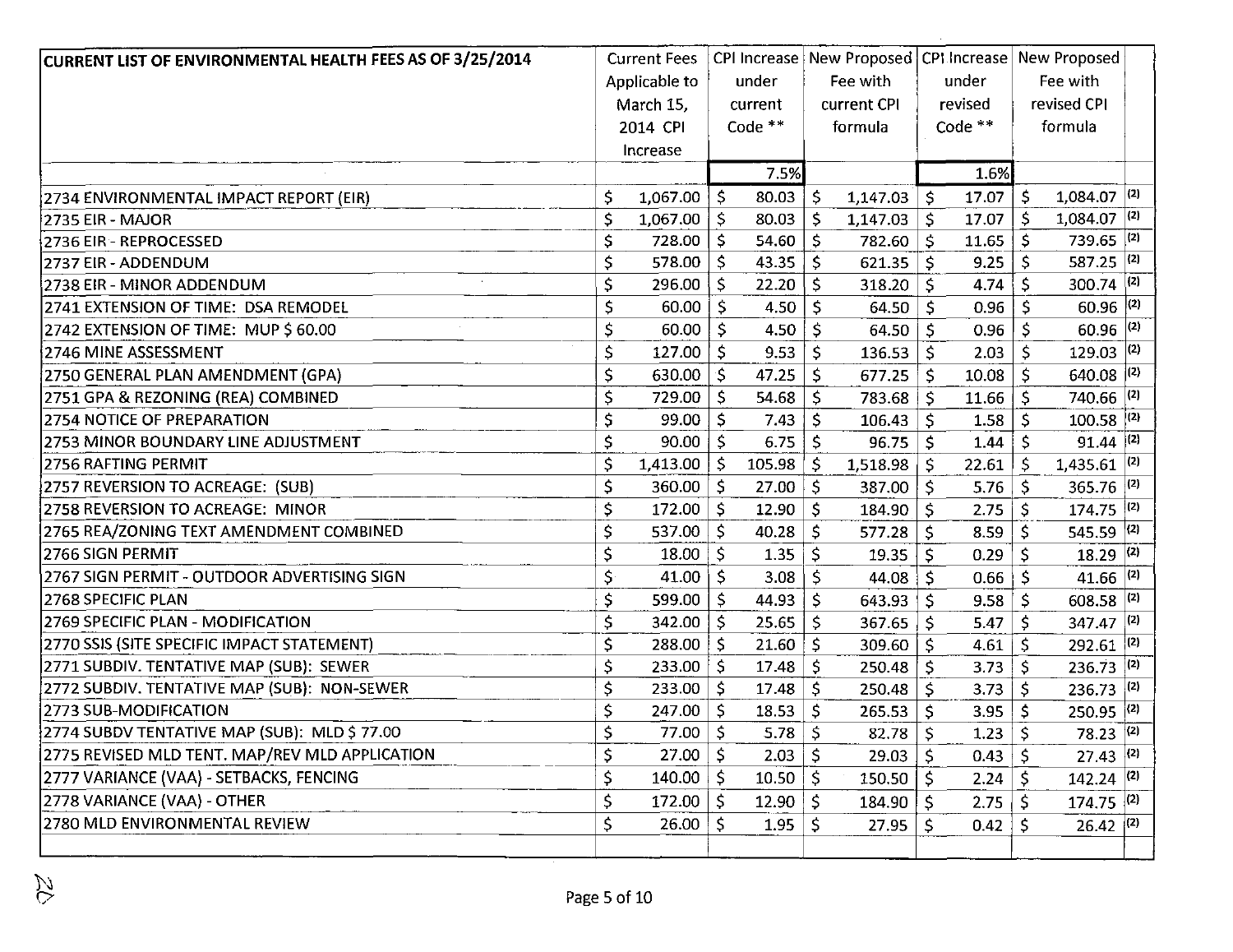| CURRENT LIST OF ENVIRONMENTAL HEALTH FEES AS OF 3/25/2014 |     | <b>Current Fees</b> |              |                     |    |                   |                    |                    |    | CPI Increase   New Proposed   CPI Increase   New Proposed |
|-----------------------------------------------------------|-----|---------------------|--------------|---------------------|----|-------------------|--------------------|--------------------|----|-----------------------------------------------------------|
|                                                           |     | Applicable to       |              | under               |    | Fee with          |                    | under              |    | Fee with                                                  |
|                                                           |     | March 15,           |              | current             |    | current CPI       |                    | revised            |    | revised CPI                                               |
|                                                           |     | 2014 CPI            |              | Code $**$           |    | formula           |                    | Code $**$          |    | formula                                                   |
|                                                           |     | Increase            |              |                     |    |                   |                    |                    |    |                                                           |
|                                                           |     |                     |              | 7.5%                |    |                   |                    | 1.6%               |    |                                                           |
| Public Swimming Pool Program                              |     |                     |              |                     |    |                   |                    |                    |    |                                                           |
| 3601 POOL/SPA/SPRAY FEATURE - SEASONAL                    | \$. | $385.00  $ \$       |              | $28.88$ \$          |    | 413.88            | $\sqrt{5}$         | $6.16$ \$          |    | 391.16                                                    |
| 3602 POOL/SPA/SPRAY FEATURE - YEAR ROUND                  | \$  | 773.00              | -S           | $57.98$ \$          |    | 830.98            | Ś.                 | $12.37 \mid 5$     |    | 785.37                                                    |
| <b>On-Site Sewage Disposal Program</b>                    |     |                     |              |                     |    |                   |                    |                    |    |                                                           |
| 4100 SEEPAGE PIT REPAIR                                   | \$  | 766.00              | -S           | 57.45               | Ś  | 823.45            | Ś.                 | 12.26              | \$ | 778.26                                                    |
| 4201 SEPTIC PUMPERS / per vehicle                         | \$  | 254.00              | $\mathsf{S}$ | 19.05               | -Ś | 273.05            | \$                 | 4.06               | \$ | 258.06                                                    |
| 4204 MOUND SYSTEM                                         | \$  | $1,618.00$ \$       |              | $121.35$   \$       |    | 1,739.35          | Ŝ.                 | $25.89$   \$       |    | 1,643.89                                                  |
| <b>4205 ON-SITE SOIL EVALUATION</b>                       | \$  | 722.00              | -S           | $54.15$   \$        |    | 776.15            | Ŝ.                 | $11.55$   \$       |    | 733.55                                                    |
| 4206 ON-SITE SOIL EVALUATION 10 LOTS OR MORE              | \$  | 6,817.00            | $\mathsf{S}$ | $511.28$   \$       |    | 7,328.28          | $\mathsf{S}$       | 109.07             | \$ | 6,926.07                                                  |
| 4207 SITE EVALUATION - RECERTIFICATION                    | \$  | 169.00              | -S           | $12.68$   \$        |    | 181.68            | $\dot{\mathsf{S}}$ | $2.70 \mid 5$      |    | 171.70                                                    |
| 4210 SEPTIC SYSTEM - CONVENTIONAL SYSTEM                  | \$  | 425.00              | -S           | $31.88$ \ \$        |    | 456.88            | \$.                | 6.80               | Ŝ. | 431.80                                                    |
| 4212 SEPTIC SYSTEM - STEEP SLOPE                          | \$  | $509.00$   \$       |              | $38.18$ \$          |    | 547.18            | $\mathsf{S}$       | $8.14$ \$          |    | 517.14                                                    |
| 4216 PRESSURE DISTRIBUTION                                | \$  | $509.00$   \$       |              | $38.18$ \$          |    | 547.18            | -Ś                 | $8.14$   \$        |    | 517.14                                                    |
| 4217 SEWAGE SYSTEM - LARGE                                | \$  | $2,044.00$   \$     |              | $153.30 \mid \zeta$ |    | 2,197.30          | $\mathsf{S}$       | 32.70              | Ŝ. | 2,076.70                                                  |
| 4218 SEPTIC SYSTEM - SEEPAGE PITS                         | \$  | $850.00$ \$         |              | 63.75               | S. | 913.75            | S                  | 13.60              | -Ŝ | 863.60                                                    |
| 4223 SEWAGE SYSTEM -VARIANCE, NO HEARING \$ 254.00        | \$  | 254.00              | $\mathsf{S}$ | 19.05               | S. | 273.05            | S.                 | 4.06               | Ŝ. | 258.06                                                    |
| 4224 SEWAGE SYSTEM - VARIANCE HEARING                     | \$  | 680.00              | -\$          | $51.00$ \$          |    | 731.00            | \$                 | 10.88              | \$ | 690.88                                                    |
| 4225 SEWAGE SYSTEM - APPEAL TO HEALTH OFFICER             | \$  | $340.00$ S          |              | $25.50$   \$        |    | $365.50$   \$     |                    | 5.44               | -S | 345.44                                                    |
| 4226 SEWAGE SYSTEM - AUTHORIZATION NOTICE                 | \$  | $340.00$   \$       |              | $25.50$ \$          |    | 365.50 $\vert$ \$ |                    | 5.44 $\frac{1}{5}$ |    | 345.44                                                    |
| 4227 SEWAGE SYSTEM - REPAIR PERMIT                        | \$  | 680.00              | $\mathsf{S}$ | $51.00$ \$          |    | 731.00            | S.                 | $10.88$ \$         |    | 690.88                                                    |
| 4228 SEWAGE SYSTEM - MODIFICATION/EXPANSION PERMIT        | \$. | $339.00$   \$       |              | 25.43               | -S | 364.43            | S.                 | 5.42               | -Ŝ | 344.42                                                    |
| 4229 OUTBUILDING/POOLS - FIELD VISIT                      | \$  | $254.00$   \$       |              | $19.05 \mid$ \$     |    | $273.05$ \$       |                    | $4.06 \mid$ \$     |    | 258.06                                                    |
| 4230 OUTBUILDING/POOL - OFFICE REVIEW                     | \$  | 41.00 $\vert$ \$    |              | $3.08$   \$         |    | 44.08             | $\mathsf{S}$       | $0.66$   \$        |    | 41.66                                                     |
| 4231 SEWAGE SYSTEM - PERMIT RENEWAL                       | \$  | 55.00               | -S           | 4.13                | Š. | 59.13             | $\mathsf{S}$       | $0.88$   \$        |    | 55.88                                                     |
| 4235 EVALUATION - SEPTIC/ WELL/LOAN                       | \$  | 169.00   S          |              | 12.68               | \$ | 181.68            | $\mathsf{S}$       | 2.70               | \$ | 171.70                                                    |
| 4237 SAND FILTER SYSTEM                                   | \$  | 1,873.00            | \$.          | 140.48              | S  | 2,013.48          | \$.                | 29.97              | S  | 1,902.97                                                  |
| 4244 SAND FILTER MONITORING                               | \$  | 83.00               | \$           | 6.23                | \$ | 89.23             | \$                 | 1.33               | -S | 84.33                                                     |
| 4254 ADVANTEX/SEPTIC                                      | \$  | 1,023.00            | S.           | 76.73               | -S | 1,099.73          |                    | 16.37              |    | 1,039.37                                                  |
| 4255 HOLDING TANK/SEPTIC                                  | \$  | 425.00              | -S           | $31.88$   \$        |    | 456.88            | -S                 | 6.80               | -S | 431.80                                                    |
| 4257 HOOT/SEPTIC                                          | \$  | 1,023.00            | -S           | $76.73 \mid \xi$    |    | 1,099.73          | \$                 | 16.37              | S. | 1,039.37                                                  |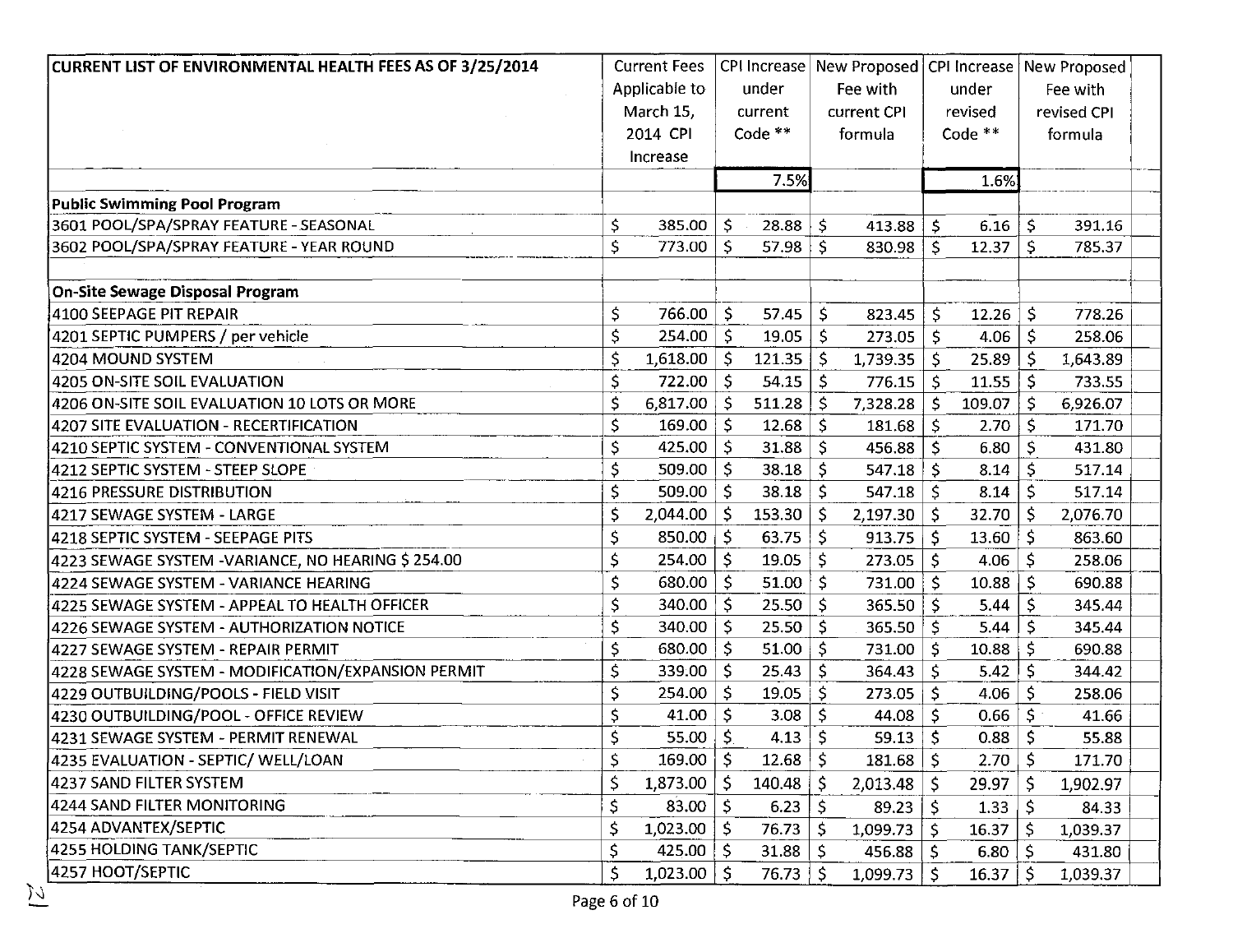| CURRENT LIST OF ENVIRONMENTAL HEALTH FEES AS OF 3/25/2014 | <b>Current Fees</b> |              |                 |              | CPI Increase   New Proposed   CPI Increase   New Proposed |     |           |                    |             |  |
|-----------------------------------------------------------|---------------------|--------------|-----------------|--------------|-----------------------------------------------------------|-----|-----------|--------------------|-------------|--|
|                                                           | Applicable to       |              | under           |              | Fee with                                                  |     | under     |                    | Fee with    |  |
|                                                           | March 15.           |              | current         |              | current CPI                                               |     | revised   |                    | revised CPI |  |
|                                                           | 2014 CPI            |              | Code $**$       |              | formula                                                   |     | Code $**$ |                    | formula     |  |
|                                                           | Increase            |              |                 |              |                                                           |     |           |                    |             |  |
|                                                           |                     |              | 7.5%            |              |                                                           |     | 1.6%      |                    |             |  |
| 4258 SINGULAR SEPTIC                                      | \$<br>1,023.00      | \$           | 76.73           | \$           | 1,099.73                                                  | \$  | 16.37     | \$                 | 1,039.37    |  |
| 4271 OM&M SEPTIC PERMIT                                   | \$<br>56.00         | Ŝ            | 4.20            | $\mathsf{S}$ | 60.20                                                     | Ŝ.  | 0.90      | \$                 | 56.90       |  |
| <b>Stormwater Program</b>                                 |                     |              |                 |              |                                                           |     |           |                    |             |  |
| 4301 STORMWATER - FOOD FACILITY                           | \$<br>127.00        | \$           | 9.53            | Ŝ.           | 136.53                                                    | Ŝ.  | 2.03      | Ŝ.                 | 129.03      |  |
| 4302 STORMWATER - FOOD FACILTY SHARED                     | \$<br>85.00         | \$           | 6.38            | S.           | 91.38                                                     | \$. | 1.36      | -\$                | 86.36       |  |
| Solid Waste Program                                       |                     |              |                 |              |                                                           |     |           |                    |             |  |
| 4401 SOLID WASTE - ACTIVE LANDFILL/DISPOSAL SITES         | \$<br>169.00        | \$           | 12.68           | \$           | 181.68                                                    | \$  | 2.70      | \$                 | 171.70      |  |
| 4402 SOLID WASTE - TRANSFER/PROCESS/RECYCLE SITES         | \$<br>169.00        | \$           | $12.68$   \$    |              | 181.68                                                    | \$  | 2.70      | $\zeta$            | 171.70      |  |
| 4403 SOLID WASTE - INACTIVE\CLOSED LANDFILL               | \$<br>169.00        | -\$          | 12.68           | Ŝ.           | 181.68                                                    | \$  | 2.70      | Š.                 | 171.70      |  |
| 4404 SOLID WASTE - SIP                                    | \$<br>169.00        | \$           | $12.68 \mid$ \$ |              | 181.68                                                    | \$  | 2.70      | $\dot{\mathsf{S}}$ | 171.70      |  |
| 4405 ABANDONED VEHICLE PROGRAM                            | \$<br>169.00        | $\mathsf{S}$ | $12.68$   \$    |              | 181.68                                                    | \$  | 2.70      | -\$                | 171.70      |  |
| 4406 SW LIEN/ MANDATORY COLLECTION PROGRAM                | \$<br>169.00        | -S           | 12.68           | -\$          | 181.68                                                    | \$. | 2.70      | <b>S</b>           | 171.70      |  |
| 4410 SOLID WASTE - MRF                                    | \$<br>169.00        | -\$          | $12.68$   \$    |              | 181.68                                                    | \$  | 2.70      | $\mathsf{S}$       | 171.70      |  |
| 4411 COMPOSTING FACILITIES                                | \$<br>169.00        | S            | 12.68           | \$           | 181.68                                                    | \$  | 2.70      | \$                 | 171.70      |  |
| 4415 SOLID WASTE - EL DORADO                              | \$<br>169.00        | Ś            | 12.68           | -\$          | 181.68                                                    | \$  | 2.70      | \$                 | 171.70      |  |
| 4416 SOLID WASTE - LANDFILL/DISPOSAL SITE - EL DORADO     | \$<br>169.00        | \$.          | $12.68$ \$      |              | 181.68                                                    | Ś   | 2.70      | -S                 | 171.70      |  |
| 4417 SOLID WASTE - TRANSFER/PROCESS SITE - EL DORADO      | \$<br>169.00        | -S           | $12.68$   \$    |              | 181.68                                                    | Ś.  | 2.70      | \$.                | 171.70      |  |
| 4418 SW/INACTIVE/CLOSED LANDFILL - EL DORADO              | \$<br>169.00        | \$,          | $12.68$   \$    |              | 181.68                                                    | \$  | 2.70      | $\mathsf{S}$       | 171.70      |  |
| 4419 SW/SIP - EL DORADO                                   | \$<br>169.00        | S            | 12.68           | Ŝ.           | 181.68                                                    | Ŝ.  | 2.70      | -Ŝ                 | 171.70      |  |
| 4420 SW/MRF - EL DORADO                                   | \$<br>169.00        | \$.          | 12.68           | $\mathsf{S}$ | 181.68                                                    | \$  | 2.70      | \$                 | 171.70      |  |
| 4421 SW/COMPOST FACILITY - EL DORADO                      | \$<br>169.00        | \$           | $12.68$ \$      |              | 181.68                                                    | \$  | 2.70      | \$                 | 171.70      |  |
| 4425 PUBLIC SAFETY HAZARD                                 | \$<br>169.00        | -S           | 12.68           | -S           | 181.68                                                    | Ś   | 2.70      | \$                 | 171.70      |  |
| 4436 WASTE TIRE PROGRAM - GENERAL                         | \$<br>169.00        | $\mathsf{S}$ | $12.68$ \$      |              | 181.68                                                    | -S  | 2.70      | $\mathsf{S}$       | 171.70      |  |
| 4437 WASTE TIRE FACILITY > 500 TIRES                      | \$<br>169.00        | \$           | $12.68 \mid$ \$ |              | 181.68                                                    | \$  | 2.70      | \$                 | 171.70      |  |
| 4438 WASTE TIRE GENERATOR                                 | 169.00              | \$           | $12.68 \mid$ \$ |              | 181.68                                                    | \$  | 2.70      | -S                 | 171.70      |  |
| 4439 WASTE TIRE GENERATOR < 10                            | \$<br>169.00        | -\$          | $12.68$   \$    |              | 181.68                                                    | S   | 2.70      | 'S                 | 171.70      |  |
| 4440 WASTE TIRE HAULER                                    | \$<br>169.00        | -S           | 12.68           | -S           | 181.68                                                    | \$  | 2.70      | -S                 | 171.70      |  |
| 4441 WASTE TIRE SURVEILLANCE / ENFORCEMENT                | \$<br>$169.00  $ \$ |              | $12.68$   \$    |              | 181.68                                                    | -S  | 2.70      | -\$                | 171.70      |  |
| 4442 WASTE TIRE FACILITY / EXCLUDED                       | \$<br>$169.00  $ \$ |              | $12.68 \mid$ \$ |              | 181.68                                                    | Ŝ.  | 2.70      | -\$                | 171.70      |  |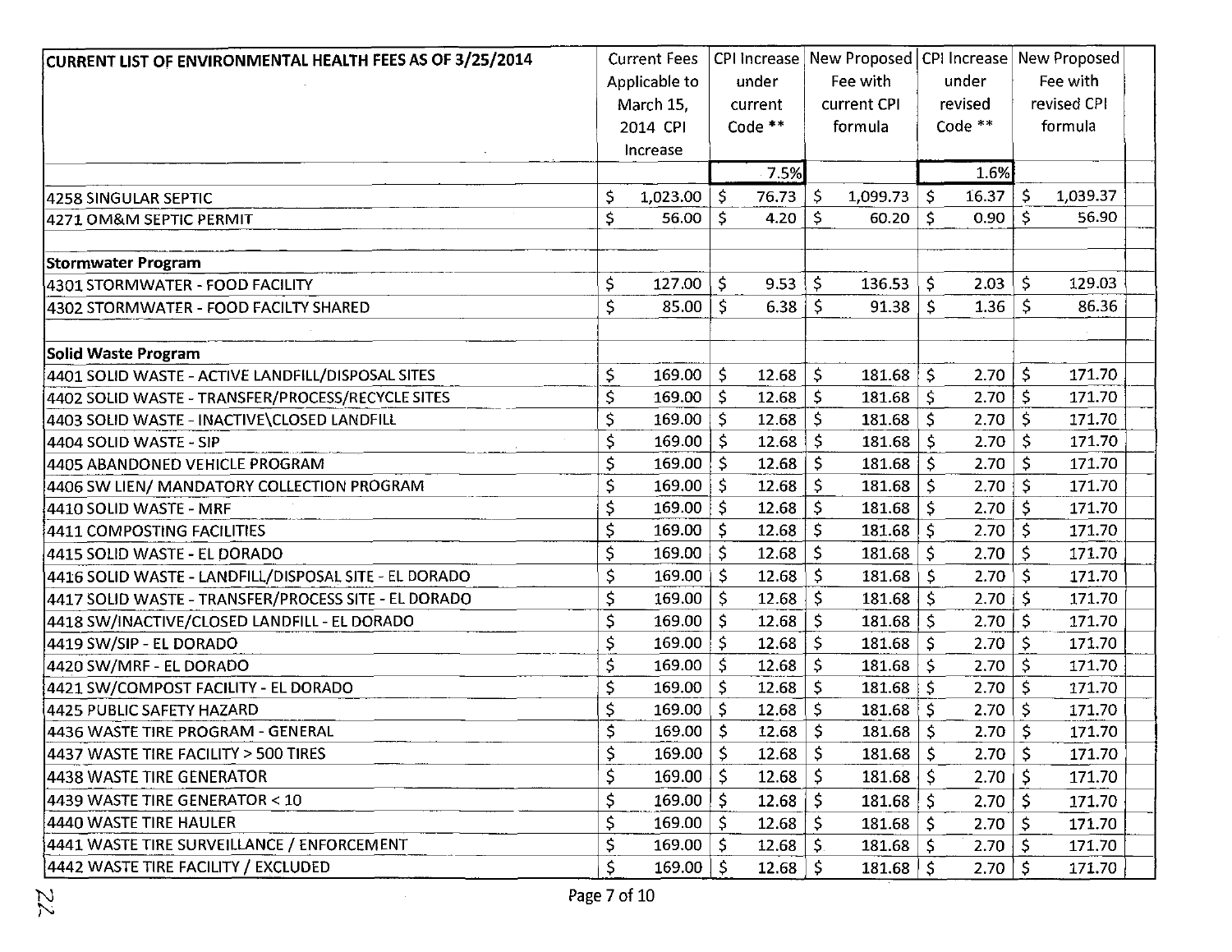| CURRENT LIST OF ENVIRONMENTAL HEALTH FEES AS OF 3/25/2014 |     | <b>Current Fees</b> |              | <b>CPI Increase</b> |                     | New Proposed CPI increase |              |               |                     | New Proposed |  |
|-----------------------------------------------------------|-----|---------------------|--------------|---------------------|---------------------|---------------------------|--------------|---------------|---------------------|--------------|--|
|                                                           |     | Applicable to       |              | under               |                     | Fee with                  |              | under         |                     | Fee with     |  |
|                                                           |     | March 15,           |              | current             |                     | current CPI               |              | revised       |                     | revised CPI  |  |
|                                                           |     | 2014 CPI            |              | Code **             |                     | formula                   |              | Code **       |                     | formula      |  |
|                                                           |     | Increase            |              |                     |                     |                           |              |               |                     |              |  |
|                                                           |     |                     |              | 7.5%                |                     |                           |              | 1.6%          |                     |              |  |
| 4443 WASTE TIRE CLOSED/REMEDIATED                         | \$. | $169.00$   \$       |              | 12.68               | $\ddot{\mathsf{S}}$ | $181.68$ \$               |              | 2.70          | $\ddot{\mathsf{S}}$ | 171.70       |  |
| 4444 WASTE TIRE GENERATOR AND HAULER                      | \$  | $169.00$ \$         |              | 12.68               | \$                  | $181.68$ \$               |              | 2.70          | $\ddot{s}$          | 171.70       |  |
| 14445 WASTE TIRE FARM AND RANCH GRANT                     | \$  | $169.00$   \$       |              | 12.68               | Ŝ.                  | $181.68$ \$               |              | $2.70 \mid 5$ |                     | 171.70       |  |
| <b>Well Construction Program</b>                          |     |                     |              |                     |                     |                           |              |               |                     |              |  |
| 4545 WELL - DOMESTIC/PUBLIC WELL PERMIT                   | \$  | 766.00              | \$           | 57.45               | \$                  | 823.45                    | \$           | 12.26         | \$                  | 778.26       |  |
| 4546 WELL - DESTRUCTION PERMIT                            | \$  | 425.00              | $\zeta$      | 31.88               | \$                  | $456.88$ \ \$             |              | 6.80          | \$                  | 431.80       |  |
| 4547 WELL - MODIFICATION PERMIT                           | \$  | 340.00              | $\zeta$      | 25.50               | \$                  | 365.50                    | $\mathsf{S}$ | 5.44          | \$                  | 345.44       |  |
| 4549 WELL - PERMIT RENEWAL                                | \$  | 55.00               | $\mathsf{S}$ | 4.13                | \$                  | 59.13                     | $\mathsf{S}$ | 0.88          | \$                  | 55.88        |  |
| 4550 WELL - SECOND OR SUBSEQUENT PERMIT                   | \$  | 340.00              | $\mathsf{S}$ | 25.50               | \$                  | $365.50$ $\frac{1}{5}$    |              | 5.44          | \$                  | 345.44       |  |
| 4551 WELL - VARIANCE                                      | \$  | 254.00              | $\mathsf{S}$ | 19.05               | \$                  | $273.05$ \ \$             |              | 4.06          | Ŝ.                  | 258.06       |  |
| 4552 WELL - DEEPENING                                     | \$. | 211.00              | $\mathsf{S}$ | 15.83               | \$                  | $226.83$ \$               |              | 3.38          | Ŝ.                  | 214.38       |  |
| 4553 GROUND HEAT SOURCE PUMP SYSTEM                       | \$  | 766.00              | $\mathsf{S}$ | 57.45               | Ś.                  | $823.45$ \$               |              | 12.26         | \$                  | 778.26       |  |
| Public Water System Program                               |     |                     |              |                     |                     |                           |              |               |                     |              |  |
| 4601 WATER SYSTEM - COMMUNITY                             | \$  | 766.00              | \$           | 57.45               | $\mathsf{\hat{S}}$  | 823.45                    | \$           | 12.26         | \$                  | 778.26       |  |
| 4602 WATER SYSTEM - NON-COMMUNITY                         | Ś   | $646.00$   \$       |              | 48.45               | \$                  | 694.45                    | $\mathsf{S}$ | 10.34         | \$                  | 656.34       |  |
| 4603 WATER SYSTEM - STATE SMALL                           | \$  | 595.00              | $\varsigma$  | 44.63               | $\mathsf{S}$        | $639.63$ \ \$             |              | 9.52          | \$                  | 604.52       |  |
| 4604 WATER SYSTEM - NON-TRANSIENT/ NON-COMMUNITY          | \$  | 1,277.00            | $\zeta$      | 95.78               | Š.                  | $1,372.78$   \$           |              | 20.43         | Ŝ.                  | 1,297.43     |  |
| 4610 WATER SYSTEM - COMMUNITY SURFACE WATER               | \$  | 2,896.00            | -S           | 217.20              | \$                  | $3,113.20$   \$           |              | 46.34         | \$                  | 2,942.34     |  |
| 4611 WATER SYSTEM - COMMUNITY GROUNDWATER                 | \$  | $2,214.00$   \$     |              | 166.05              | \$                  | $2,380.05$ \$             |              | 35.42         | \$                  | 2,249.42     |  |
| 4612 WATER SYSTEM - COMMUNITY WHOLESALE PURCHASED         | \$  | $714.00$ \$         |              | 53.55               | Ŝ.                  | $767.55$ $\frac{2}{5}$    |              | 11.42         | $\mathsf{\hat{S}}$  | 725.42       |  |
| 4613 WATER SYSTEM - NON-TRANST / NON-COMMNTY SURFAC       | \$  | 2,214.00            | $\mathsf{S}$ | 166.05              | \$                  | 2,380.05                  | \$           | 35.42         | \$.                 | 2,249.42     |  |
| 4614 WATER SYSTEM - NON-TRANSNT / NON-COMMTY GROUND       | \$  | $1,141.00$   \$     |              | 85.58               | \$                  | $1,226.58$   \$           |              | 18.26         | \$.                 | 1,159.26     |  |
| 4615 WATER SYSTEM - TRANSIENT NON-COMMTY SURFACE          | \$  | $1,873.00$   \$     |              | 140.48              | \$                  | 2,013.48                  | \$           | 29.97         | \$                  | 1,902.97     |  |
| 4616 WATER SYSTEM - TRANSIENT NON-COMMTY GROUND           | \$  | $901.00$ \$         |              | 67.58               | $\mathsf{S}$        | 968.58                    | -\$          | 14.42         | \$.                 | 915.42       |  |
| 4618 CALCODE WATERS                                       | \$  | 254.00              | Ś            | 19.05               | Ś.                  | 273.05                    | Ś            | 4.06          | Ś.                  | 258.06       |  |
|                                                           |     |                     |              |                     |                     |                           |              |               |                     |              |  |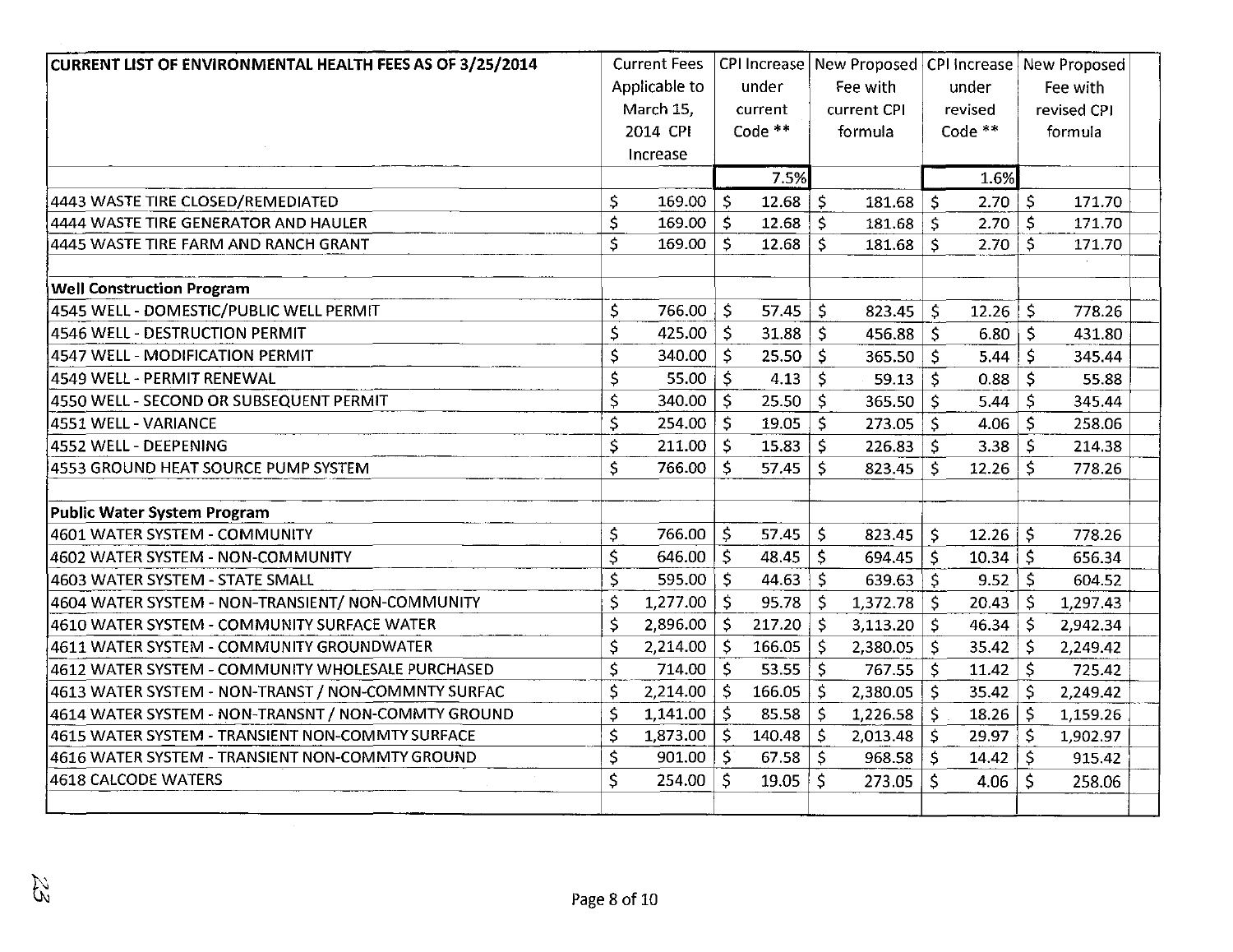| CURRENT LIST OF ENVIRONMENTAL HEALTH FEES AS OF 3/25/2014 |    | <b>Current Fees</b> |              |         |              | CPI Increase   New Proposed   CPI Increase   New Proposed |                     |         |              |             |  |
|-----------------------------------------------------------|----|---------------------|--------------|---------|--------------|-----------------------------------------------------------|---------------------|---------|--------------|-------------|--|
|                                                           |    | Applicable to       |              | under   |              | Fee with                                                  |                     | under   |              | Fee with    |  |
|                                                           |    | March 15,           |              | current |              | current CPI                                               |                     | revised |              | revised CPI |  |
|                                                           |    | 2014 CPI            |              | Code ** |              | formula                                                   |                     | Code ** |              | formula     |  |
|                                                           |    | Increase            |              |         |              |                                                           |                     |         |              |             |  |
|                                                           |    |                     |              | 7.5%    |              |                                                           |                     | 1.6%    |              |             |  |
| <b>Service Request / Plan Check</b>                       |    |                     |              |         |              |                                                           |                     |         |              |             |  |
| 0914 BODY ART PLAN CHECK                                  | \$ | 169.00              | Ŝ.           | 12.68   | $\zeta$      | 181.68                                                    | $\mathsf{S}$        | 2.70    | \$           | 171.70      |  |
| 0915 BODY ART TEMP EVENT BOOTH                            | \$ | 42.00 $\vert$ \$    |              | 3.15    | -S           | 45.15                                                     | -\$                 | 0.67    | \$.          | 42.67       |  |
| 0916 FOOD TEMP EVENT COORDINATOR APPLICATION              | Ś  | $339.00$ \$         |              | 25.43   | S.           | 364.43                                                    | -Ś                  | $5.42$  | \$           | 344.42      |  |
| 0917 NEW FOOD FACILITY W/ HOOD PLAN CHECK                 | \$ | $1,873.00$   \$     |              | 140.48  | $\zeta$      | $2,013.48$   \$                                           |                     | 29.97   | $\mathsf{S}$ | 1,902.97    |  |
| 0918 NEW W/O HOOD / MINOR REMODEL                         | \$ | $935.00$   \$       |              | 70.13   | $\mathsf{S}$ | $1,005.13$ \$                                             |                     | 14.96   | $\mathsf{S}$ | 949.96      |  |
| 0919 NEW PREPACKAGED ONLY PLAN CHECK                      | \$ | 509.00              | \$           | 38.18   | \$           | $547.18$ \$                                               |                     | 8.14    | $\mathsf{S}$ | 517.14      |  |
| 0920 EQUIPMENT ONLY FOOD PLAN CHECK                       | \$ | 339.00              | \$           | 25.43   | $\mathsf{S}$ | $364.43$ \$                                               |                     | 5.42    | $\mathsf{S}$ | 344.42      |  |
| 0921 REMODEL WITH HOOD PLAN CHECK                         | \$ | 1,277.00            | \$           | 95.78   | Ś.           | $1,372.78$ \$                                             |                     | 20.43   | Ŝ.           | 1,297.43    |  |
| 0922 FOOD SAFETY CLASS                                    | \$ | 90.00   5           |              | 6.75    | -S           | $96.75$ \$                                                |                     | 1.44    | -\$          | 91.44       |  |
| 0930 SPPC Initial Review <100,000 Gallons                 | \$ | 449.00 $\vert$ \$   |              | 33.68   | $\mathsf{S}$ | $482.68$ \$                                               |                     | 7.18    | -S           | 456.18      |  |
| 2031 SPPC Initial Review >100,000 Gallons                 | \$ | 1,013.00            | \$           | 75.98   | \$           | 1,088.98                                                  | \$                  | 16.21   | S.           | 1,029.21    |  |
| 0940 UST CONSTRUCTION - FIRST TANK                        | \$ | 2,299.00            | $\zeta$      | 172.43  | \$           | $2,471.43$ \$                                             |                     | 36.78   | \$           | 2,335.78    |  |
| 0941 UST CONSTRUCTION - ADDITIONAL TANK                   | \$ | 527.00              | $\zeta$      | 39.53   | $\mathsf{S}$ | 566.53                                                    | $\mathsf{S}$        | 8.43    | $\mathsf{S}$ | 535.43      |  |
| 0942 UST MODIFICATION/REPAIR - MINOR                      | \$ | $340.00$   \$       |              | 25.50   | $\zeta$      | 365.50 $ $                                                | $\ddot{\mathsf{s}}$ | 5.44    | $\mathsf{S}$ | 345.44      |  |
| 0943 UST MODIFICATION/REPAIR                              | \$ | $681.00$ \$         |              | 51.08   | $\mathsf{S}$ | $732.08$   \$                                             |                     | 10.90   | $\mathsf{S}$ | 691.90      |  |
| 0945 HAZMAT - SOIL BORING/MONITORING WELL                 | \$ | 425.00 $\vert$ \$   |              | 31.88   | $\mathsf{S}$ | 456.88                                                    | \$                  | 6.80    | \$           | 431.80      |  |
| 0946 HAZMAT - MONITORING WELL DESTRUCTION                 | \$ | 425.00 $\vert$ \$   |              | 31.88   | $\mathsf{S}$ | $456.88$ \ \$                                             |                     | 6.80    | $\mathsf{S}$ | 431.80      |  |
| 0950 SITE CLEAN-UP - MITIGATION - HOURLY                  | \$ | 169.00              | \$           | 12.68   | \$           | 181.68                                                    | $\zeta$             | 2.70    | S.           | 171.70      |  |
| 0951 UST- PERMANENT CLOSURE, COMMERCIAL                   | \$ | $2,044.00$   \$     |              | 153.30  | -S           | 2,197.30                                                  | -S                  | 32.70   | -S           | 2,076.70    |  |
| 0952 UST- PERMANENT CLOSURE, NON-COMMERCIAL               | \$ | 850.00              | \$           | 63.75   | \$           | 913.75                                                    | \$                  | 13.60   | \$           | 863.60      |  |
| 0960 HOUSING APPEALS PANEL FEE - NO CPI INCREASE          | \$ | 159.00              | <sup>S</sup> | 11.93   | \$           | 170.93                                                    | -S                  | 2.54    | $\mathsf{S}$ | 161.54      |  |
| 0970 POOL / SPA PLAN REVIEW                               | \$ | $2,248.00$   \$     |              | 168.60  | $\mathsf{S}$ | $2,416.60$ \$                                             |                     | 35.97   | $\mathsf{S}$ | 2,283.97    |  |
| 0971 2ND POOL / SPA SUBMITTAL REVIEW                      | \$ | 1,459.00            | \$           | 109.43  | S.           | 1,568.43                                                  | -\$                 | 23.34   | -S           | 1,482.34    |  |
| 0972 VGBA 2HR POOL / SPA PLAN REVIEW                      | \$ | 338.00              | \$           | 25.35   | $\mathsf{S}$ | $363.35$ \$                                               |                     | 5.41    | $\mathsf{S}$ | 343.41      |  |
| 0973 MINOR 4HR POOL / SPA PLAN REVIEW                     | \$ | 676.00 $\vert$ \$   |              | 50.70   | Ŝ.           | $726.70$ \$                                               |                     | 10.82   | $\mathsf{S}$ | 686.82      |  |
| 0974 MINOR 1 HR POOL / SPA PLAN REVIEW                    | Ś  | 169.00 $\vert$ \$   |              | 12.68   | Ŝ.           | $181.68$ \$                                               |                     | 2.70    | \$           | 171.70      |  |
| 0980 WATER SYSTEM PLAN CHECK                              | \$ | $2,555.00$   \$     |              | 191.63  | Ŝ.           | 2,746.63                                                  | $\mathsf{\hat{S}}$  | 40.88   | \$           | 2,595.88    |  |
| 0981 PUBLIC WATER SYSTEM PERMIT AMENDMENT                 | \$ | $510.00$ \$         |              | 38.25   | $\zeta$      | 548.25                                                    | \$                  | 8.16    | $\mathsf{S}$ | 518.16      |  |
|                                                           |    |                     |              |         |              |                                                           |                     |         |              |             |  |

 $\sim$ 

 $\sim$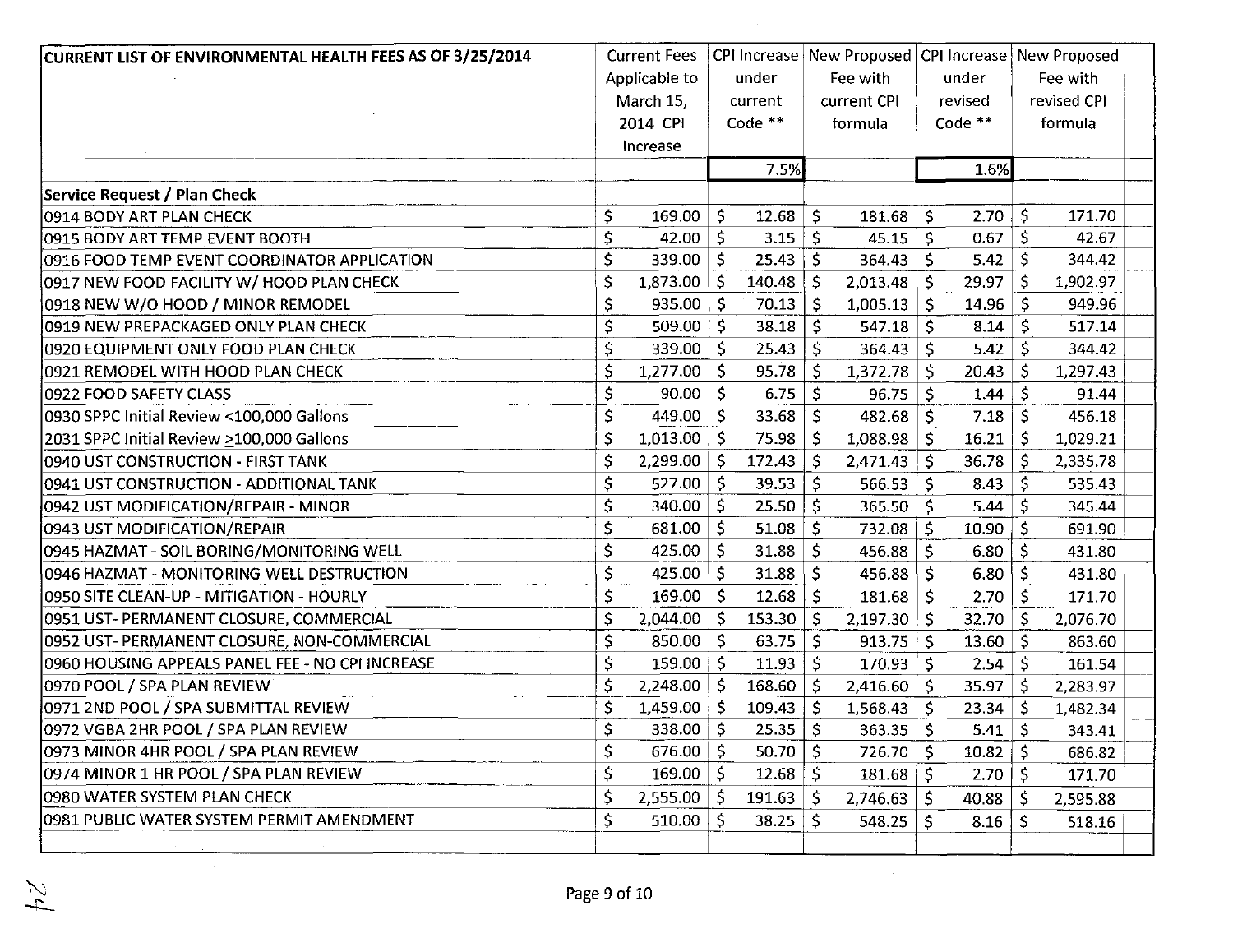| CURRENT LIST OF ENVIRONMENTAL HEALTH FEES AS OF 3/25/2014                          | <b>Current Fees</b>                                                                                                 |              | <b>CPI Increase</b> | New Proposed   CPI Increase   New Proposed |    |         |             |         |  |  |
|------------------------------------------------------------------------------------|---------------------------------------------------------------------------------------------------------------------|--------------|---------------------|--------------------------------------------|----|---------|-------------|---------|--|--|
|                                                                                    | Applicable to                                                                                                       |              | under               | Fee with                                   |    | under   | Fee with    |         |  |  |
|                                                                                    | March 15,                                                                                                           |              | current             | current CPI                                |    | revised | revised CPI |         |  |  |
|                                                                                    | 2014 CPI                                                                                                            |              | Code **             | formula                                    |    | Code ** |             | formula |  |  |
|                                                                                    | Increase                                                                                                            |              |                     |                                            |    |         |             |         |  |  |
|                                                                                    |                                                                                                                     |              | 7.5%                |                                            |    | 1.6%    |             |         |  |  |
| <b>Complaint/RFS Programs</b>                                                      |                                                                                                                     |              |                     |                                            |    |         |             |         |  |  |
| 0801 CONSUMER PROTECTION PROGRAMS COMPLAINT                                        | \$<br>169.00                                                                                                        | $\mathsf{S}$ | 12.68               | \$<br>181.68                               | Ŝ. | 2.70    | \$          | 171.70  |  |  |
| 0802 HAZARDOUS MATERIALS PROGRAMS COMPLAINT                                        | \$<br>169.00                                                                                                        | $\mathsf{S}$ | 12.68               | \$<br>181.68                               | -Ś | 2.70    | $\zeta$     | 171.70  |  |  |
| 10803 LAND USE PROGRAMS COMPLAINT                                                  | \$<br>169.00                                                                                                        | $\mathsf{S}$ | 12.68               | \$<br>181.68                               | -Ś | 2.70    | \$          | 171.70  |  |  |
| 0804 HOUSING PROGRAMS COMPLAINT                                                    | \$<br>169.00                                                                                                        | $\mathsf{S}$ | 12.68               | \$<br>181.68                               | Ŝ  | 2.70    | \$          | 171.70  |  |  |
| O8O5 PUBLIC WATER SYSTEM PENALTY AND CITATION FEE                                  | \$<br>338.00                                                                                                        | S.           | 25.35               | \$<br>363.35                               |    | 5.41    | \$          | 343.41  |  |  |
| 0808 DUTY OFFICER/EMERGENCY RESPONSE HOURLY                                        | \$<br>169.00                                                                                                        | \$           | 12.68               | \$.<br>181.68                              | S. | 2.70    | \$          | 171.70  |  |  |
| <b>Hourly Rate Miscellaneous</b>                                                   |                                                                                                                     |              |                     |                                            |    |         |             |         |  |  |
| 9971 CONSUMER PROTECTION PROGRAMS MISC HOURLY                                      | \$<br>169.00                                                                                                        | Š.           | 12.68               | \$<br>181.68                               | Š. | 2.70    | -S          | 171.70  |  |  |
| 9972 HAZARDOUS MATERIALS PROGRAMS MISC HOURLY                                      | \$<br>169.00                                                                                                        | \$           | 12.68               | \$<br>$181.68$   \$                        |    | 2.70    | $\zeta$     | 171.70  |  |  |
| 9973 LAND USE PROGRAMS MISC HOURLY                                                 | \$<br>169.00                                                                                                        | \$           | 12.68               | Ś.<br>181.68                               | Ŝ  | 2.70    | \$          | 171.70  |  |  |
| <b>Re-inspection Fees</b>                                                          |                                                                                                                     |              |                     |                                            |    |         |             |         |  |  |
| 9974 CONSUMER PROTECTION PROGRAMS                                                  | \$<br>338.00                                                                                                        | \$           | 25.35               | \$<br>363.35                               | Ś  | 5.41    | \$          | 343.41  |  |  |
| 9975 HAZARDOUS MATERIALS PROGRAMS                                                  | \$<br>338.00                                                                                                        | $\mathsf{S}$ | 25.35               | \$<br>363.35                               | \$ | 5.41    | $\zeta$     | 343.41  |  |  |
| 9976 LAND USE PROGRAMS                                                             | \$<br>338.00                                                                                                        | Ś            | 25.35               | Ś<br>363.35                                | Ŝ. | 5.41    | Ŝ.          | 343.41  |  |  |
| $(1)$ These fees are State prescribed costs and are not subject to a CPI increase. |                                                                                                                     |              |                     |                                            |    |         |             |         |  |  |
|                                                                                    | (2) The CPI Increase for these Planning/Land Development Program fees will not be implemented until July 1st, 2014. |              |                     |                                            |    |         |             |         |  |  |

 $\mathcal{A}^{\pm}$